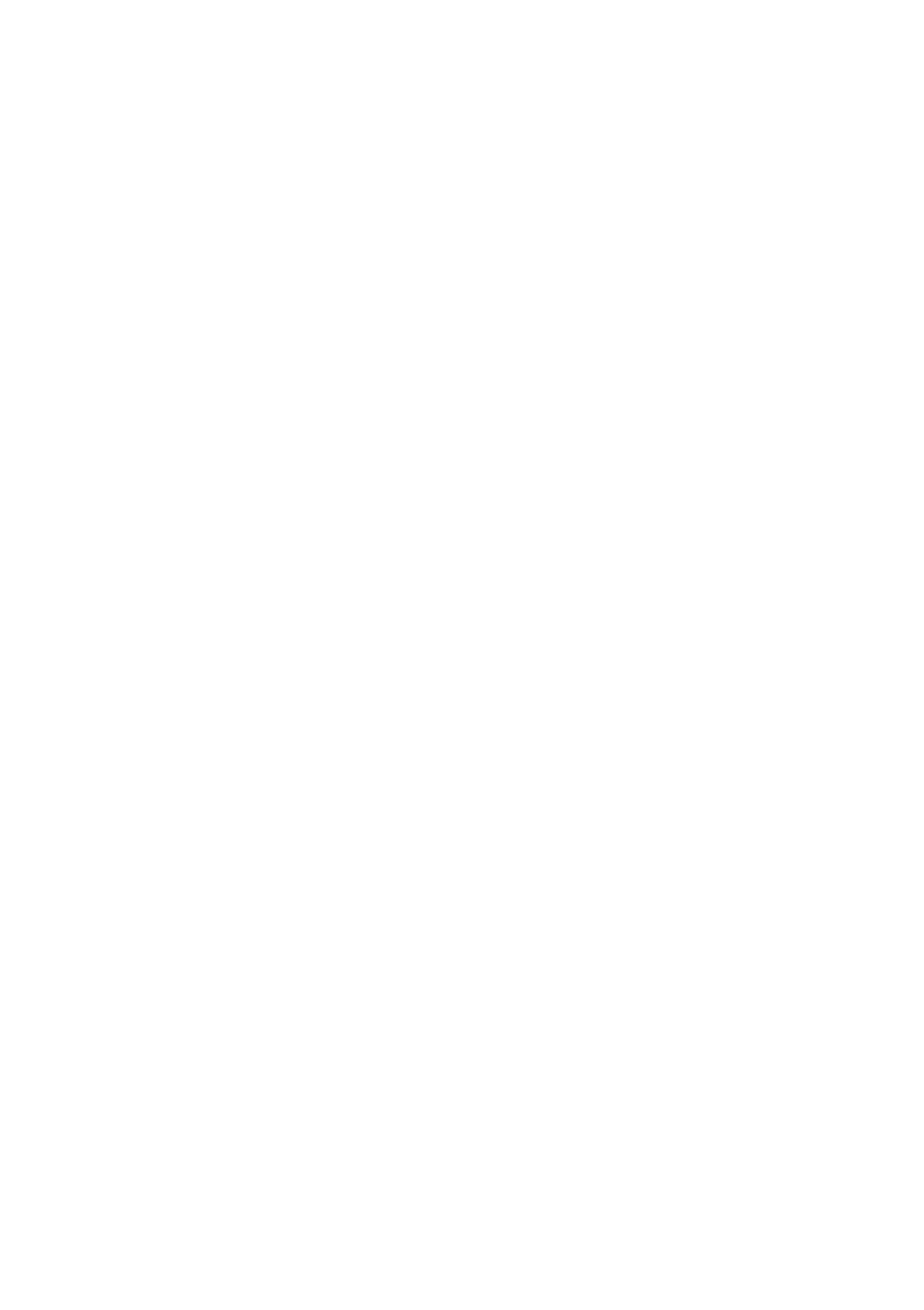## THOMAS SCHIRRMACHER



**Prof. Dr. theol. Dr. phil. Thomas Schirrmacher**, PhD, ThD, DD, serves the World Evangelical Alliance as Associate Secretary General for Theological Concerns (Theology, Theological Eduaction, Intrafaith Relations, Interfaith Relations, Religious Freedom, Global Schoilars) and as Chair of the Theological Commission. As President of the International Council of the International Society for Human Rights he regularly testifies in the parliaments and courts in Europe and the Americas, the OSCE and the UN in Geneva and New York.

His has authored and edited 102 books, his newest including 'Fundamentalism', 'Racism', 'Human Rights', 'Suppressed Women', and 'Human Trafficking'. Bishop Schirrmacher earned four doctorates in ecumenical theology, in cultural anthropology, in ethics, and in the sociology of religion and received two honorary doctorates from the USA and India. He is Distinguished Professor of Global Ethics and International Development at William Carey University in Shillong (Meghalaya, India), extraordinary professor of the sociology of religion at the state University of the West in Timisoara (Romania) and director of the International Institute for Religious Freedom (Bonn, Cape Town, Colombo, Brasilia). He is professor of social ethics as well as president of Martin Bucer European Theological Seminary and Research Institutes (with branches in Berlin, Bielefeld, Bonn, Chemnitz, Hamburg, Innsbruck, Istanbul, Izmir, Linz, Munich, Pforzheim, Prague, Sao Paulo, Tirana, Zurich).

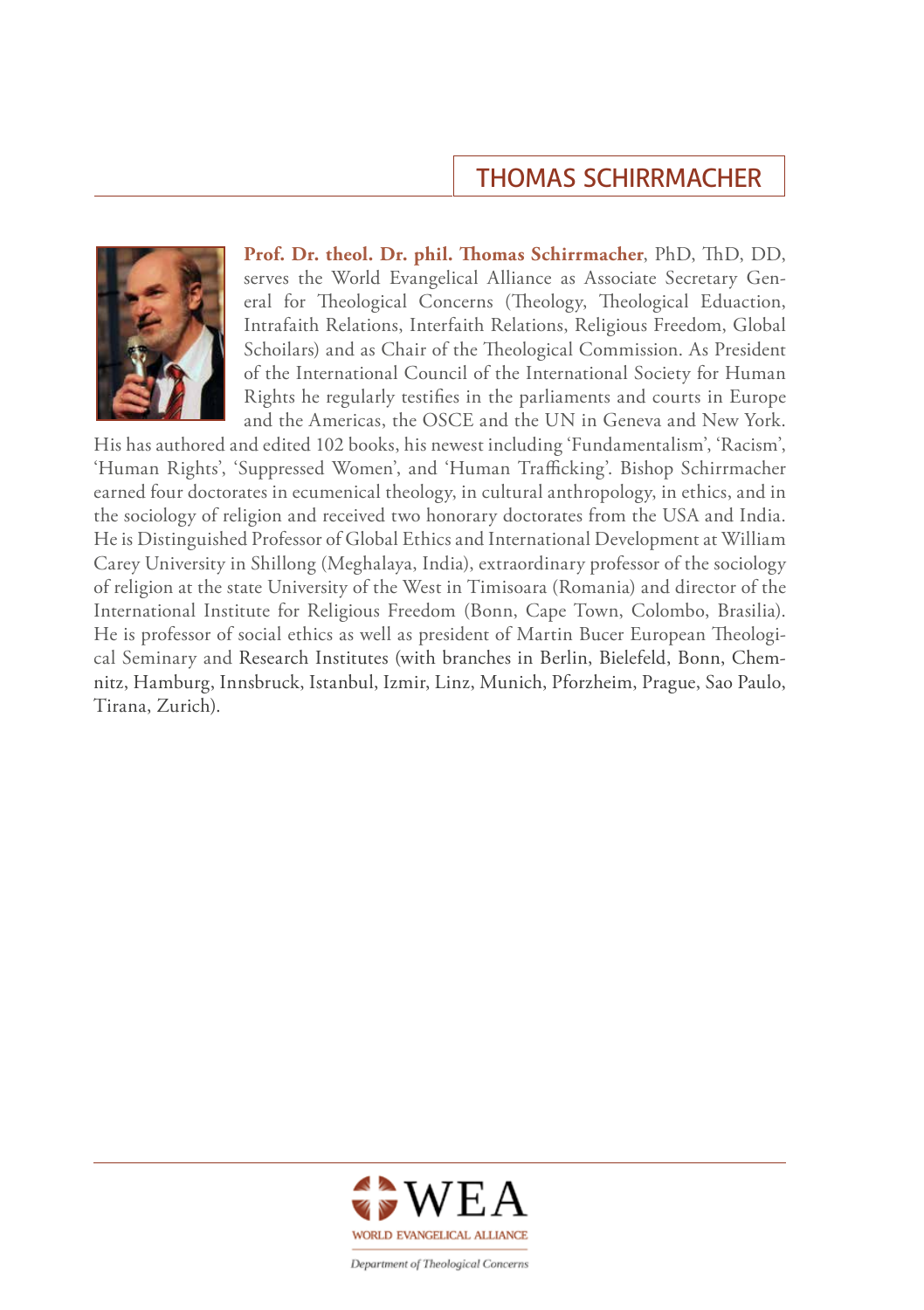#### **TABLE OF CONTENT**

## **[The Book of Romans as a Charter for World Missions](#page-4-0)**

| World missions: the fulfillment of the Old Testament  13                                                                                                           |
|--------------------------------------------------------------------------------------------------------------------------------------------------------------------|
|                                                                                                                                                                    |
|                                                                                                                                                                    |
| Excursus: The example of                                                                                                                                           |
|                                                                                                                                                                    |
|                                                                                                                                                                    |
| The relationship between the church and missions<br>in the Romans: Paul seeks the church's support for<br>world mission by appealing to teachings and doctrine  33 |
|                                                                                                                                                                    |

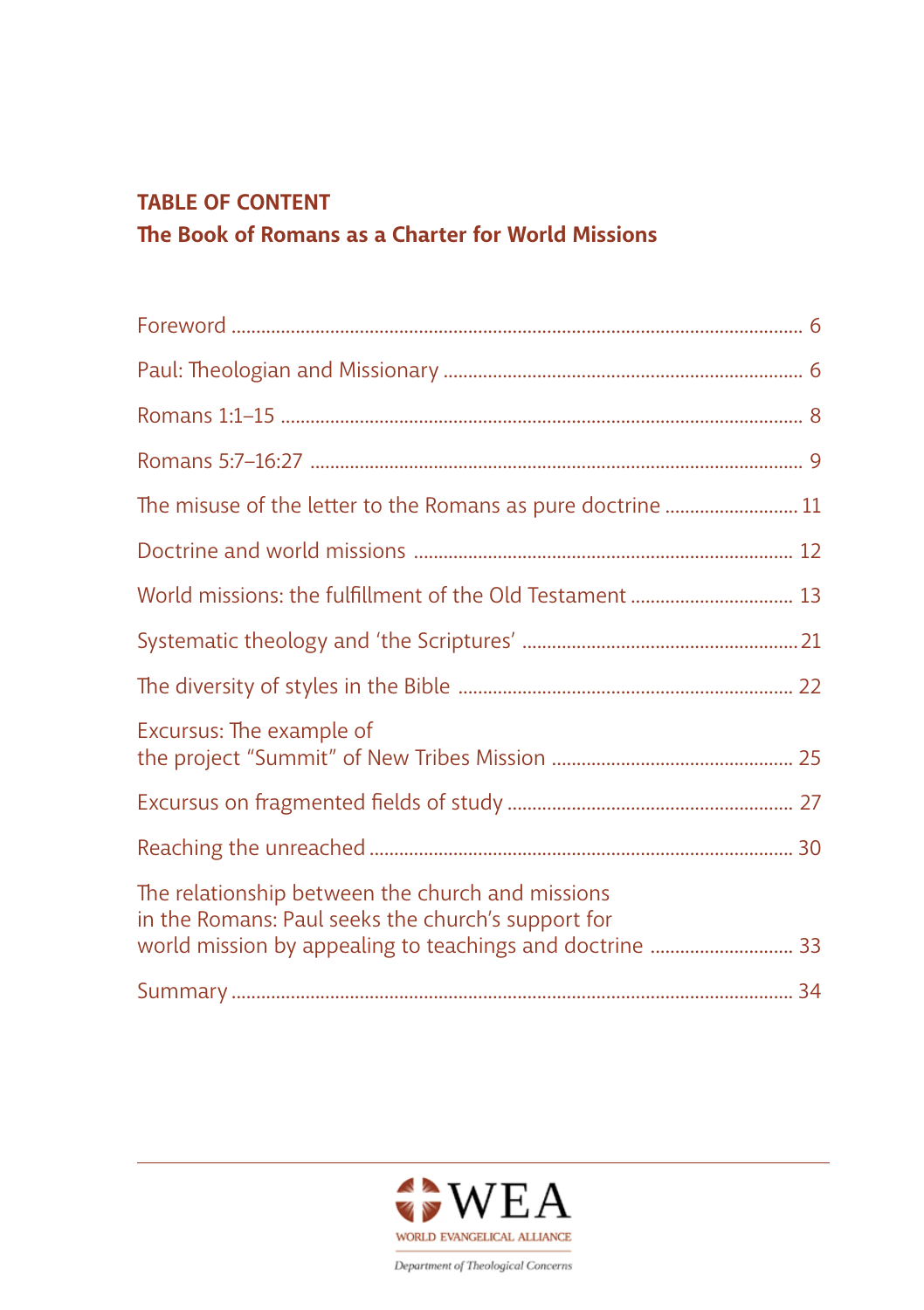Thomas Schirrmacher

# <span id="page-4-0"></span>**The Book of Romans as a Charter for World Missions**

*Why mission and theology have to go together – A gift from the Theological Commission to the Missions Commission*

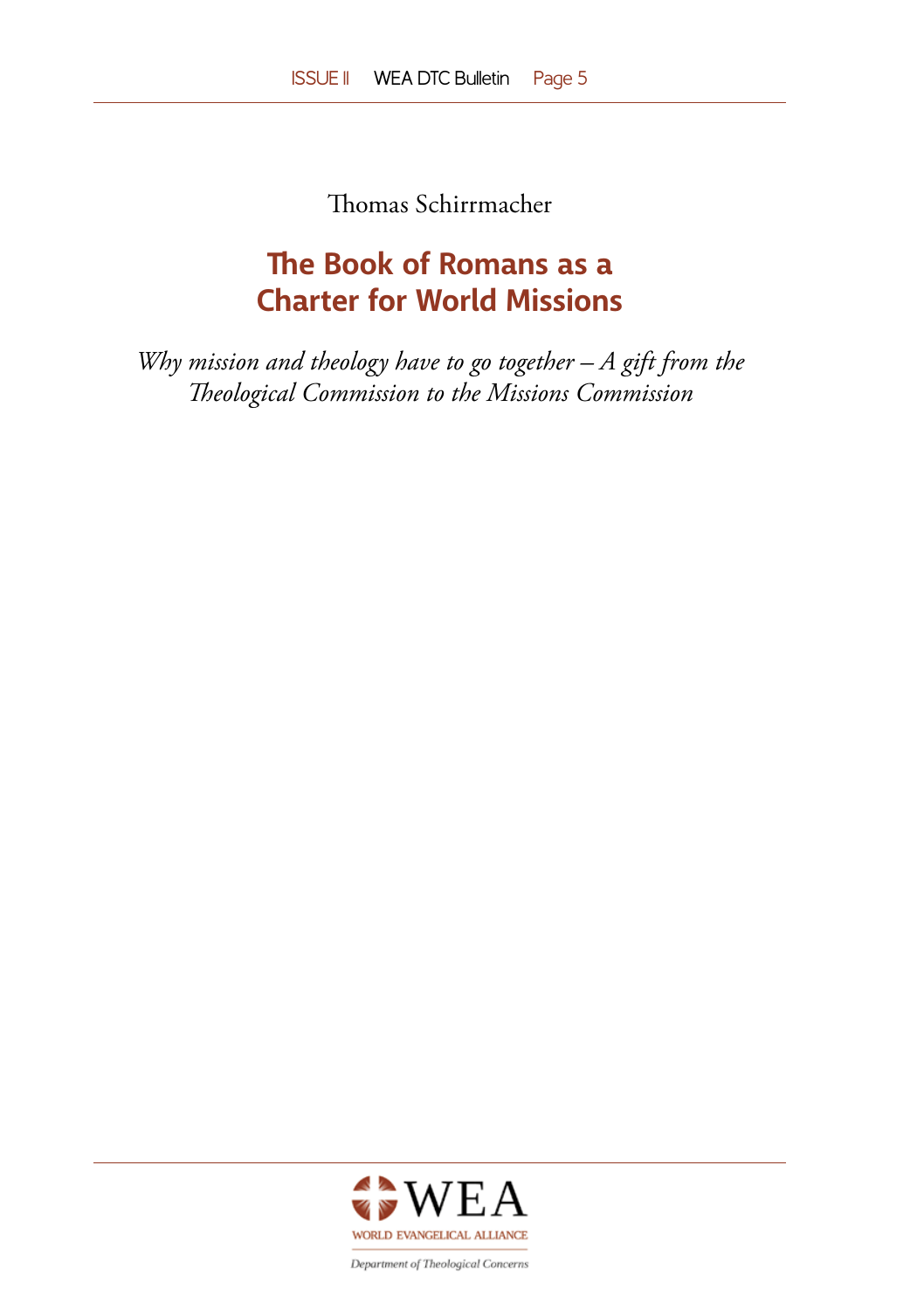<span id="page-5-0"></span>*Thoughts on the relationship of theology, missiology and mission, presented by the chair of the Theological Commission of World Evangelical Alliance (WEA), Thomas Schirrmacher, to the General Assembly of the Missions Commission of the WEA at Schwäbisch-Gmünd, Germany, November 2011.*

#### **Foreword**

I live in a country in which the theology of evangelization has been harmed more than anywhere else. Constantly, new liberal blueprints are arising which have so weakened the proclamation of the gospel that many Christians and churches lack the power of conviction necessary for any type of missions effort. Moreover, the disputes caused by both liberals as well as devout Christians are leading to paralysis. Might it not be appropriate to simply make theologizing the main culprit?

And yet, even though emotionally and instinctively, more teaching and doctrine and theology have led to less evangelization for many Evangelicals in Germany – because even among us Evangelicals, contention has hindered us from moving ahead and tackling issues – teaching which is directly antagonistic to evangelization cannot be answered by an absence of theology. Rather, it can be answered only by true, healthy, and well-thoughtout biblical teaching and through more biblical and Reformational theology. I would like to illustrate this claim by reference to the letter to the Romans.

## **Paul: Theologian and Missionary**

"What is at issue in the letter to the Romans? It all has to do with God's plan for the world and how Paul's mission to the Gentiles belongs in this plan."1 This close relationship between the letter to the Romans and the practice of missions has been too seldom considered by commentators.

<sup>1</sup> Krister Stendahl. *Der Jude Paulus und wir Heiden: Anfragen an das abendländische Christentum*. Chr. Kaiser: München, 1978. p. 42; Stendahl, ibid. pp. 43-49, for this reason holds Romans 9-11 to be the center of the letter.

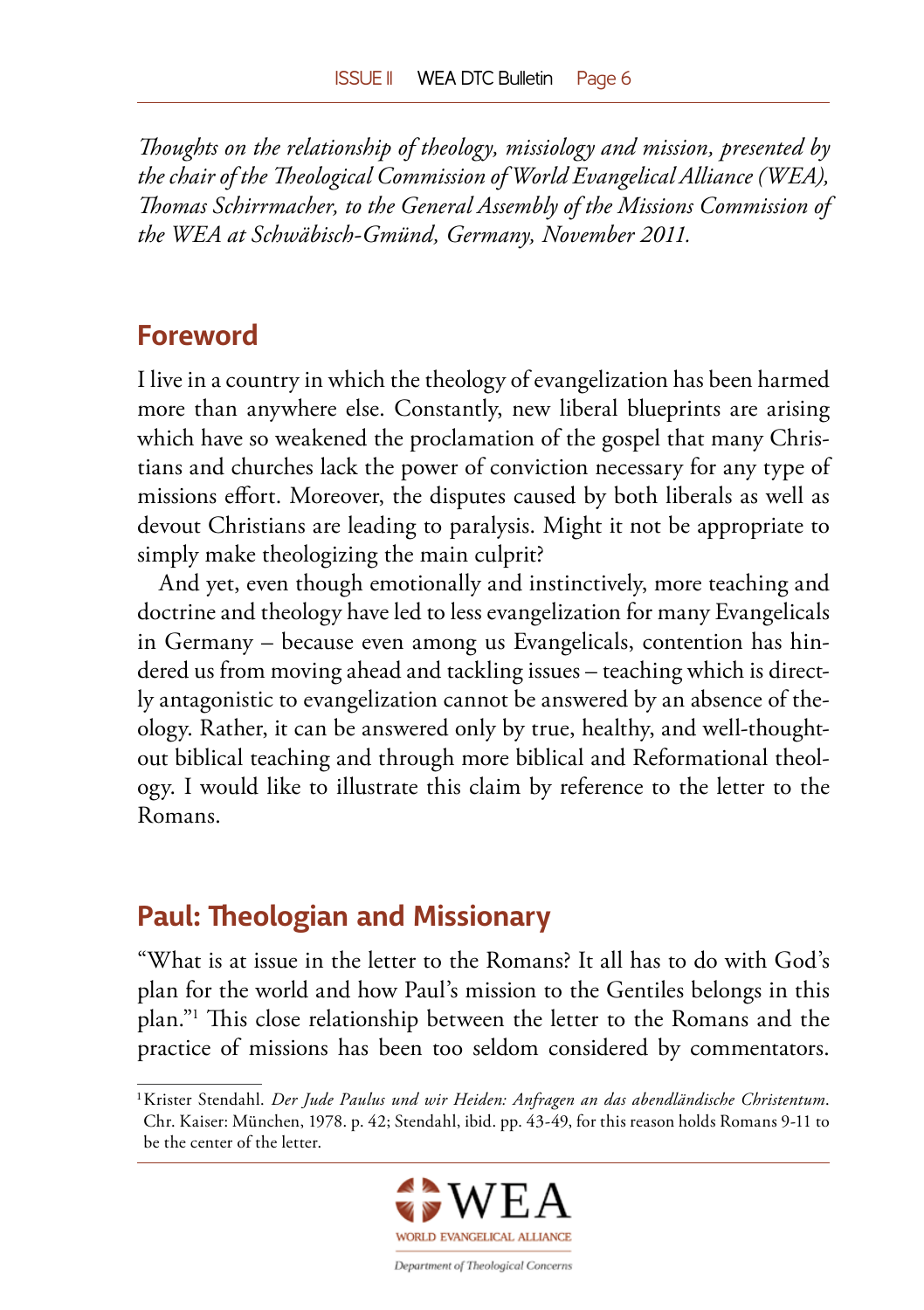Emil Weber, in his important contribution entitled "The Relationship between Romans 1-3 and Paul's Missionary Practice,"2 did not get beyond Romans 3, and other authors have only sketched out the topic.<sup>3</sup> Nils Alstrup writes in this connection, "Paul is identified as the first Christian theologian and the greatest Christian missionary of all time. However, researchers have not often appreciated how closely these two aspects are related to each other."4 Similarly, on Robert L. Reymond calls Paul the "missionary theologian."5

At the same time, however, texts from the letter to the Romans played a major role in the history of missions.<sup>6</sup> Thus, for several hundred years Romans 10:14 ff. was one of the favorite texts for missionary sermons.<sup>7</sup> Among Calvinist Puritans in Great Britain and the USA from the 16th to the 18th centuries, to which the great majority of modern, Protestant glob-



<sup>2</sup> Emil Weber. "Die Beziehungen von Röm. 1-3 zur Missionspraxis des Paulus." *Beiträge zur Förderung christlicher Theologie* 9 (1905) Issue 4, Gütersloh: C. Bertelsmann, 1905.

<sup>3</sup> Z.B. Walter B. Russell III. "An Alternative Suggestion for the Purpose of Romans." *Bibliotheca Sacra* 145 (1988): 174-184; Paul S. Minear. "The Obedience of Faith: The Purpose of Paul in the Epistle to the Romans." *Studies in Biblical Theology* 2/19. SCM Press: London, 1971, especially both appendices on missions, pp. 91-110; Nils Alstrup. "The Missionary Theology in the Epistle to the Romans." pp. 70-94 in: Nils Alstrup. *Studies in Paul: Theology for the Early Christian Mission*. Augsburg Publ.: Minneapolis (USA), 1977; Krister Stendahl. *Der Jude Paulus und wir Heiden*. op. cit.; L. Grant McClung. "An Urban Cross-cultural Role Model: Paul's Self-image in Romans." *Global Church Growth* (Corunna/USA) 26 (1989) 1: 5-8; Gottlob Schrenk. "Der Römerbrief als Missionsdokument." pp. 81-106 in: Gottlob Schrenk. *Studien zu Paulus. Abhandlungen zur Theologie des Alten und Neuen Testaments* 26. Zwingli-Verlag: Zürich, 1954; Charles Van Engen. "The Effect of Universalism on Mission Effort." pp. 183-194 in: William V. Crockett, James G. Sigountos. *Through No Fault of Their Own?* Baker Book House: Grand Rapids (MI), 1993 (1991 reprint). pp. 191-193 (very good); Karl Müller. "Das universale Heilsdenken des Völkerapostels nach dem Galater- und Römerbrief." *Studia Missionalia* 9 (1955/56): 5-33 (rather general but good); Chris Schlect. "Romans as a Missionary Support Letter." *Credenda Agenda* 6 (1994) 3: 9; Robert L. Reymond. *Paul: Missionary Theologian*. Geanies House (GB): Christian Focus Publ., 2000. pp. 208-213.

<sup>&</sup>lt;sup>4</sup> Nils Alstrup. "The Missionary Theology in the Epistle to the Romans". op. cit. p. 70.

<sup>5</sup> Robert L. Reymond. *Paul: Missionary Theologian*. op. cit.

<sup>6</sup> Documented in A. F. Walls. "The First Chapter of the Epistle to the Romans and the Modern Missionary Movement." pp. 346-357 in: W. Ward Gasque, Ralph P. Martin (eds.). *Apostolic History and the Gospel: Biblical and Historical Essays Presented to F. F. Bruce on his 60th Birthday*. Wm. B. Eerdmans: Grand Rapids (MI), 1970.

<sup>7</sup> Ibid., pp. 346-347.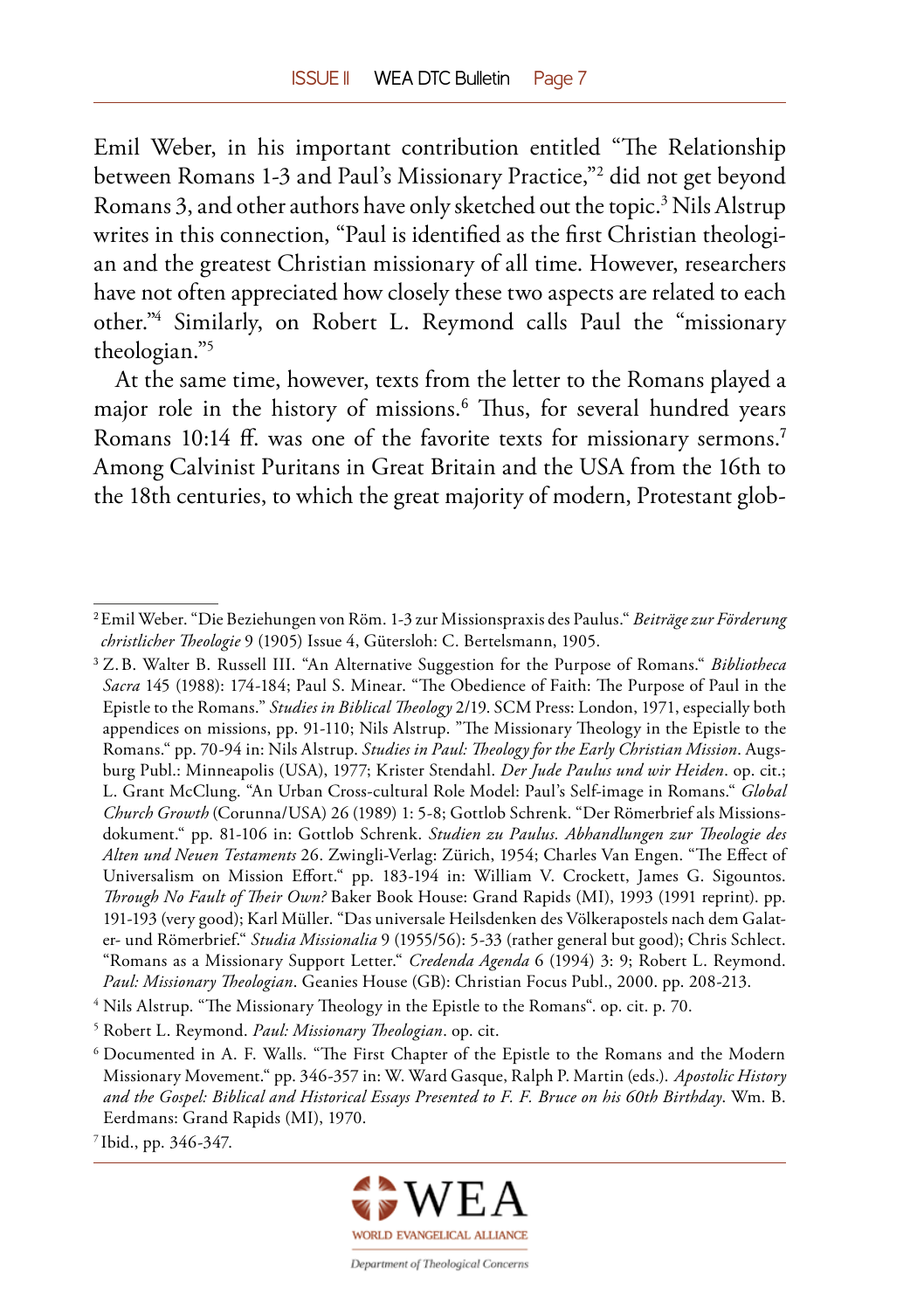<span id="page-7-0"></span>al missions efforts trace themselves back,<sup>8</sup> the concern of missions sermons found a point of entry in the exegesis of the letter to the Romans. Otherwise, the exegesis of Romans remained untouched by the intense promotion of world missions.

Paul presumably wrote Romans in 57 A.D., at some point in the three months mentioned in Acts 20:2–3 prior to his trip to Jerusalem. His letter was thus composed after he had collected funds from all his congregations in order to help the congregation in Jerusalem. From Jerusalem, he wanted to travel to Rome to use the church there as his starting point for his additional missions plans, particularly an outreach to Spain (Romans 15:27–31).

#### **Romans 1:1–15**

Paul does not waste much time before mentioning his missionary plans (Romans 1:8–15). Paul wants to proclaim the gospel to all people without exception, regardless of language, culture, or ethnicity ("Greeks and non-Greeks," Romans 1:14) as well as regardless of education or social class ("the wise and the foolish," Romans 1:14). Furthermore, it is for that reason that he comes to Rome (Romans 1:15). Paul moves from these practical missions concerns directly to the 'real' topic. In the famous verses of Romans 1:16–17, Paul begins his teaching with "for …" (NASB). He thus doctrinally justifies what he wants to practically do in Romans 1:8–15. There is no indication that Paul changes the topic at hand between verses 15 and 16.

The first 15 verses of Romans relate to Paul's concerns. The letter does not begin with Romans 1:16: "I am not ashamed of the gospel …" As early as the greeting in Romans 1:1, Paul describes his mandate to preach God's gospel. His mandate is stated more precisely in Romans 1:5: "to call people from among all the Gentiles to the obedience that comes from faith." He

<sup>8</sup> Comp. Iain Murray. *The Puritan Hope: Revival and the Interpretation of Prophecy*. Banner of Truth Trust: Edinburgh, 1971 und Thomas Schirrmacher (ed.). "Die Zeit für die Bekehrung der Welt ist reif: Rufus Anderson und die Selbständigkeit der Kirche als Ziel der Mission." edition afem – mission scripts 3. Verlag für Kultur und Wissenschaft: Bonn, 1993. pp. 31+35 and often.

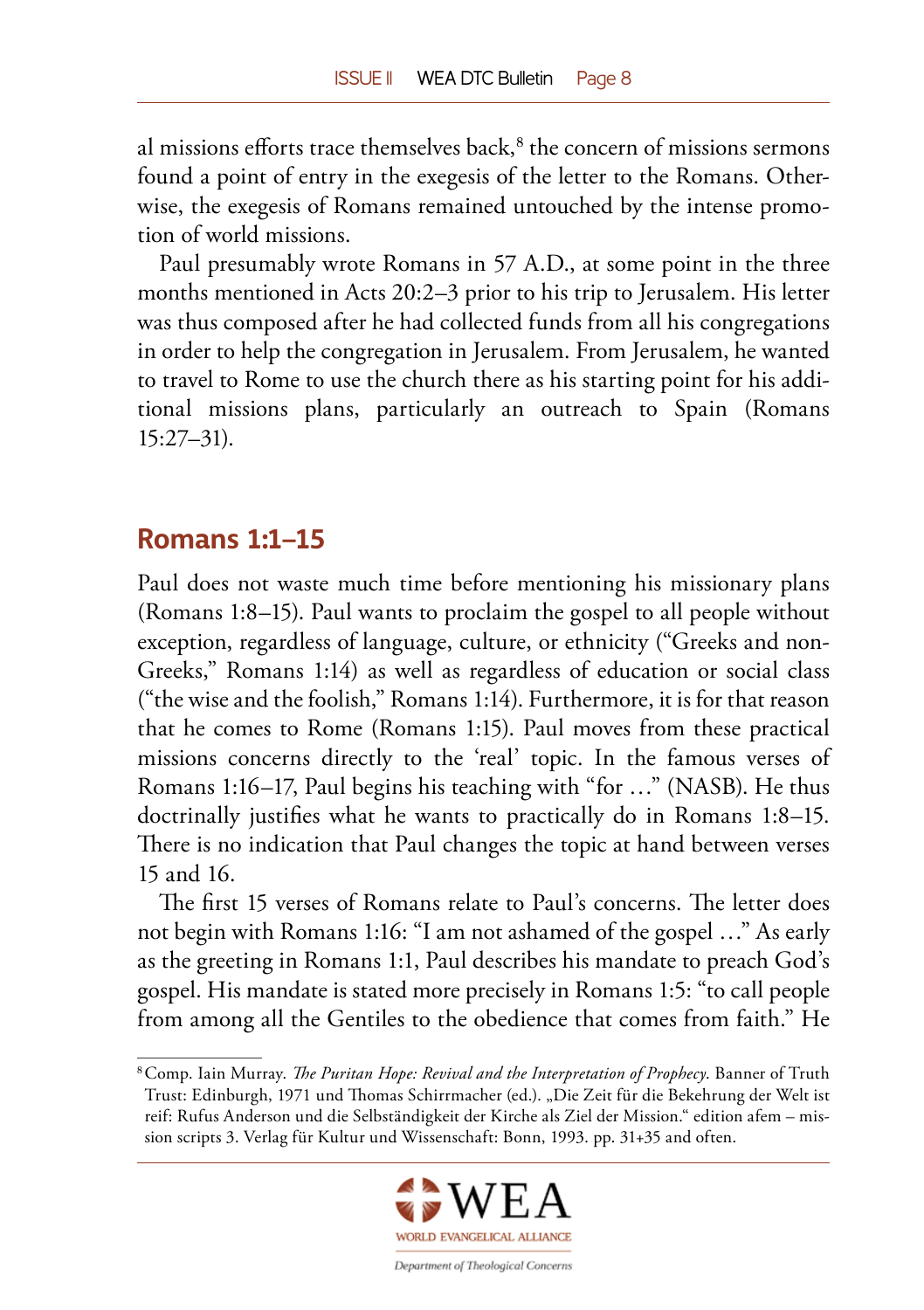<span id="page-8-0"></span>wants to visit the church so that he can also preach in Rome, since "I am obligated both to Greeks and non-Greeks" (Romans 1:14). He explains why he wants to proclaim the gospel to everyone beginning in Romans 1:16, as well as in the following chapters.

Romans 1:15 is not a superfluous introduction. Rather, it gives us the actual reason for composing the book of Romans, namely to demonstrate that the expansion of world missions is God's very own plan. Anders Nygren writes in this regard, "While in declaring this Paul is holding firmly to the thought of the introduction and rebuffs suppositions about the cause of the long delay of his trip to Rome, he has already gotten around to his major theme of the gospel as God's saving power. 'It is almost inaudible how he glides from making a personal address to a lecture.'"<sup>9</sup>

#### **Romans 5:7–16:27**

We find the same thing at the end of the actual teaching portion of his letter. In Romans 15:14, Paul seamlessly segues from Old Testament quotations about the peoples of the world directly to his practical mission plans, and he repeats a lot of what he has already said in the introduction.

In chapters 15 and 16, the reason for the composition of the letter becomes even clearer. Beginning in Romans 15:7, Paul demonstrates that Christ has come as much for the Jews as for the Gentiles. After the general verses about the calling of the Gentiles, his own personal plans begin in Romans 15:14. He reports why he can think about nothing other than the mission among the Gentiles. And even here (Romans 15:18), he mentions that his central task is to bring obedience to faith to the Gentiles in word and deed.

This becomes clearer when one contrasts the introduction of Romans 1:1–15 with the complete final section of Romans 15:14–16:27. This framing of Romans actually identifies the reason for and the topic of the letter in the beginning and ending verses (Romans 1:1–6; 16:25–27): the "obedience that comes from faith" has to be proclaimed among all peoples and

<sup>9</sup> Anders Nygren. *Der Römerbrief*. Vandenhoeck & Ruprecht: Göttingen, 1965. pp. 53-54, at the end with the use of a quote from "Jülicher."

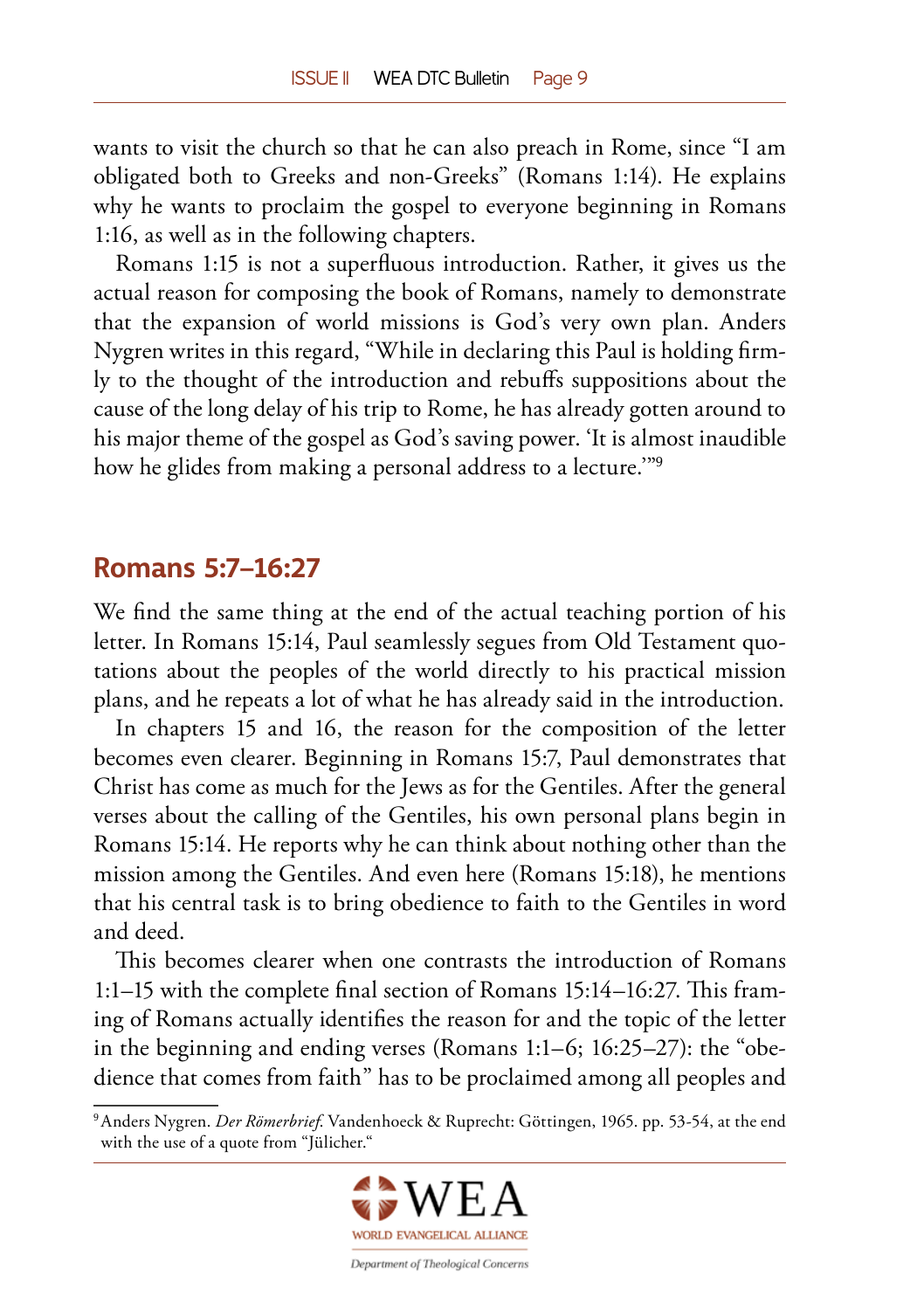planted, just as the Old Testament foretold (for example, compare Romans 15:21 to Isaiah 52:15 and the broader context of Isaiah 52:5–15, from which Paul frequently quotes in Romans). The parallels between Romans 1:1–15 and 15:14–16:27 show that Paul does not lose sight of the practical missionary considerations of his letter during the entire epistle.

| On the framework of the letter to the Romans: Parallels<br>between Romans 1:1-15 and 15:14-16:27 |                                                                                       |                            |  |  |
|--------------------------------------------------------------------------------------------------|---------------------------------------------------------------------------------------|----------------------------|--|--|
| $1:1-6$                                                                                          | The gospel was foretold in the Old<br>Testament.                                      | $16:25-27$                 |  |  |
| 1:5                                                                                              | The obedience that comes from faith has to<br>be proclaimed to all nations.           | 16:26;<br>15:18            |  |  |
| 1:7                                                                                              | Grace and peace to you                                                                | 16:20                      |  |  |
| 1:8                                                                                              | The faith of the Roman Christians is known<br>throughout the whole world.             | 16:19                      |  |  |
| $1:8-13$                                                                                         | Travel plans to Rome via Jerusalem.                                                   | 15:22-29                   |  |  |
| $1:11-12$                                                                                        | Paul seeks to be spiritually encouraged by<br>the Christians in Rome.                 | 15:14, 24                  |  |  |
| 1:13                                                                                             | In spite of his wishes, Paul was prevented<br>from traveling to Rome up to this time. | 15:22                      |  |  |
| $1:13-15$                                                                                        | The gospel has to be proclaimed to all<br>peoples.                                    | $15:14 - 29;$<br>cf. 16:26 |  |  |

The letter to the Romans has too often been interpreted as a theological treatise without observing these points that frame the letter. "Most authors actually ignore the introductory and concluding declarations of his intention and concentrate on the theological interpretation of the core of the letter."<sup>10</sup>

<sup>&</sup>lt;sup>10</sup> Walter B. Russell III. "An Alternative Suggestion for the Purpose of Romans," op. cit. 175.

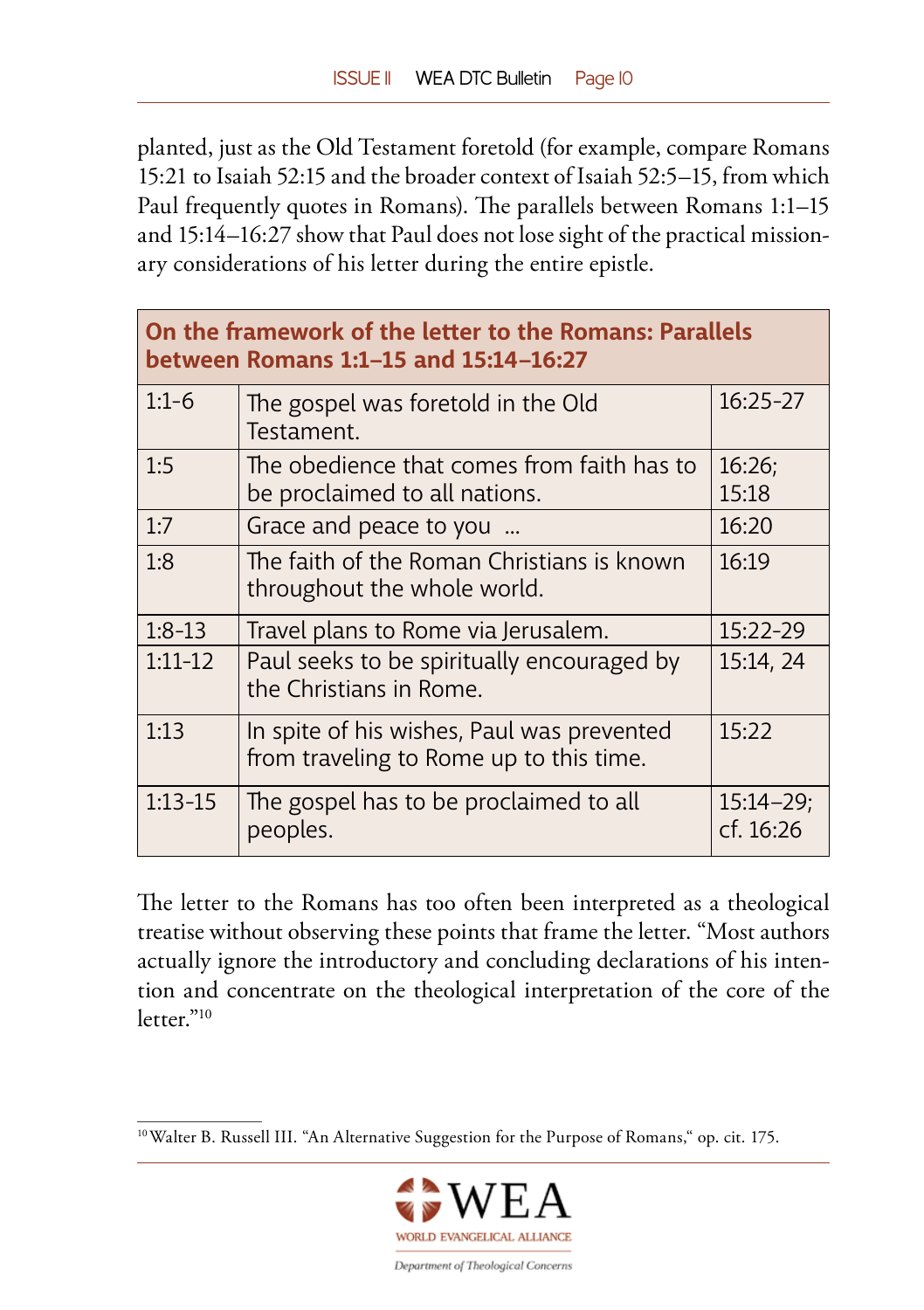# <span id="page-10-0"></span>**The misuse of the letter to the Romans as pure doctrine**

Like no other New Testament book, Romans has played a central role at the crossroads of western church history. For centuries the letter to the Romans stood in the center of dogmatic battles, and we have become accustomed to reading it completely against this background. It has become Christians' first 'doctrinal theology.'

In the process, Romans was often seen *only* from this vantage point, as the first significant doctrinal theology. In addition, complete parts of Romans were concealed or overlooked without further ado. People acted as if Paul were above all an important theology professor who had a teaching chair in Jerusalem or Antioch and had composed a textbook. We know, however, that Paul had a completely different calling, as a church planter and missionary with body and soul, very much an apostle. "The missionary of the New Testament is the Apostle Paul."11 He traveled throughout the world and started as many churches and missionary centers as possible. If a church anywhere had become halfway independent, Paul moved on to the next city.

We could ask what relationship the fascinating doctrinal developments in Romans had to Paul's calling and sending. Why did Paul write such a labor-intensive letter in light of the situation in his churches, the stress of traveling, and his responsibility for a large number of fellow workers within the entire Roman Empire? The answer to this question is found, as we have seen, in the letter to the Romans itself, above all in the first and last two chapters.

Gottlob Schrenk has aptly emphasized, "The letter to the Romans is the most important declaration of the leading missionary of the Christian church."12 "To what extent is Romans a missions document? If we now attempt to test this key concept as a methodological norm of interpretation, then it is necessary to more precisely define the exercise. As is the case with

<sup>12</sup> Gottlob Schrenk. "Der Römerbrief als Missionsdokument." op. cit. p. 81.



<sup>11</sup> Einar Molland. "Besaß die Alte Kirche ein Missionsprogramm und bewußte Missionsmethoden?" pp. 51-67 in: Heinzgünther Frohnes, Uwe W. Knorr (eds.). *Die Alte Kirche. Kirchengeschichte als Missionsgeschichte* 1. München: Chr. Kaiser, 1974. p. 59.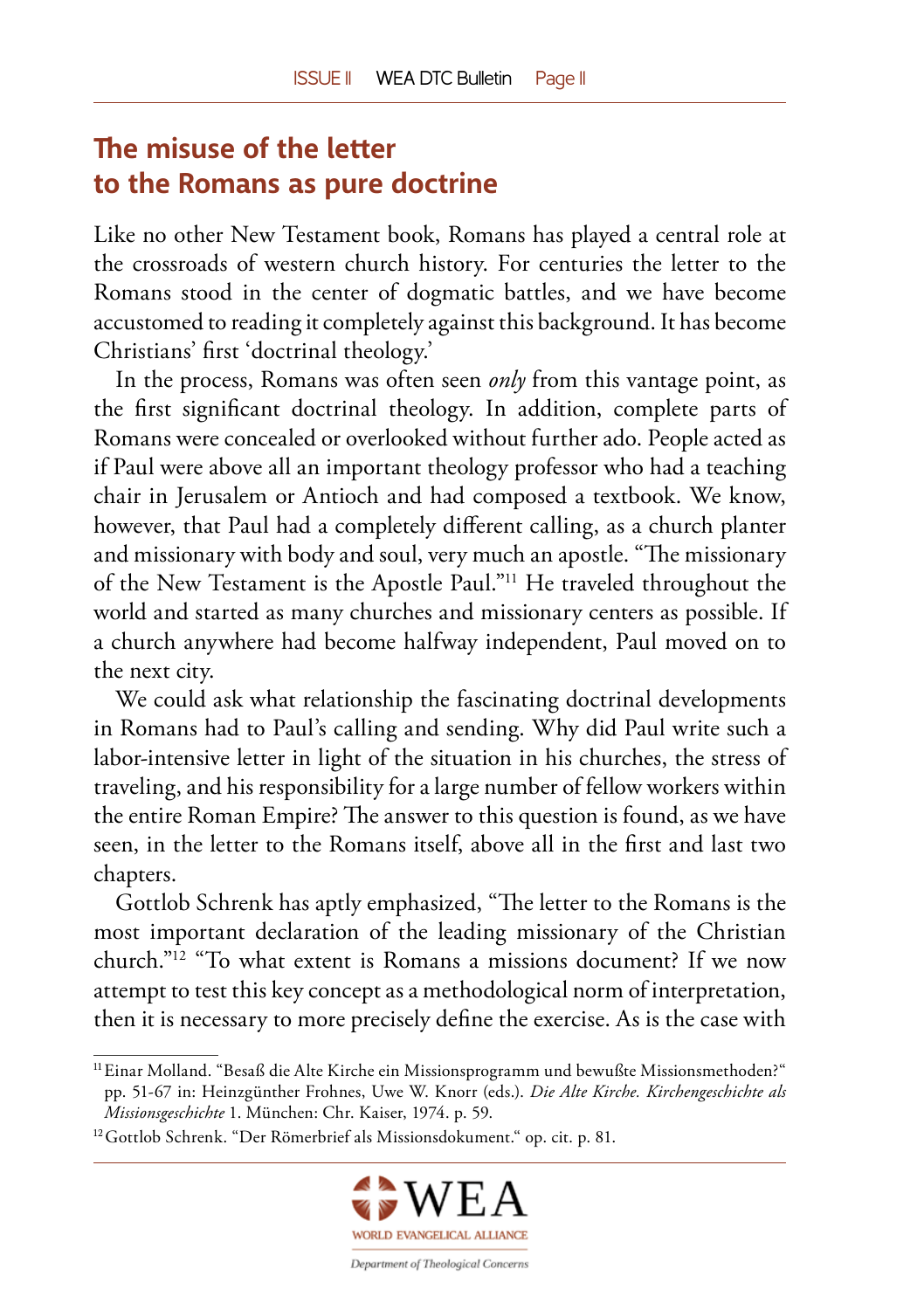<span id="page-11-0"></span>every utterance by Paul, this has also grown out of unmitigated missionary activity. However, this letter much more than all others contains the summary of the foundational missionary convictions the apostle has. That is the matter before us now"<sup>13</sup>

### **Doctrine and world missions**

This is why I, as a missiologist and systematic theologian, have written a book about Romans, a book that is normally left to exegetes.<sup>14</sup> This most systematic and 'most theological' of Paul's letters was written out of the context of concrete missions work and substantiates, in comprehensive fashion, the justification and necessity of missions in unreached areas through the use of systematic theology and a study of the Old Testament. As a result, we can reach the following conclusion:

Whoever only pragmatically conducts 'missions' and for that reason dispenses with 'doctrine' in the end conducts missions in one's own name and does not look after what God has said and written about missions.

- Whoever teaches a 'set of doctrines' which does not have missions at the center and does not lead to practical missions work presents a teaching in one's own name and disregards why God said and wrote particular things.
- Practical missions work always begins with healthy, foundational doctrine and Bible study, and healthy, foundational teaching will always lead to practical missions work!

Gottlob Schrenk has formulated this best with respect to the letter to the Romans: "And furthermore: How will the missionary church be equipped? Out there the big wide world is surging ahead. Should we not be rushing about in some hasty fashion? To what end, then, is our immersion in the

<sup>&</sup>lt;sup>14</sup>Thomas Schirrmacher. *Der Römerbrief*. 2 vols. Hänssler: Neuhausen, 1994<sup>1</sup>; RVB: Hamburg & VTR: Nürnberg, 20012 .



<sup>13</sup> Ibid., p. 83.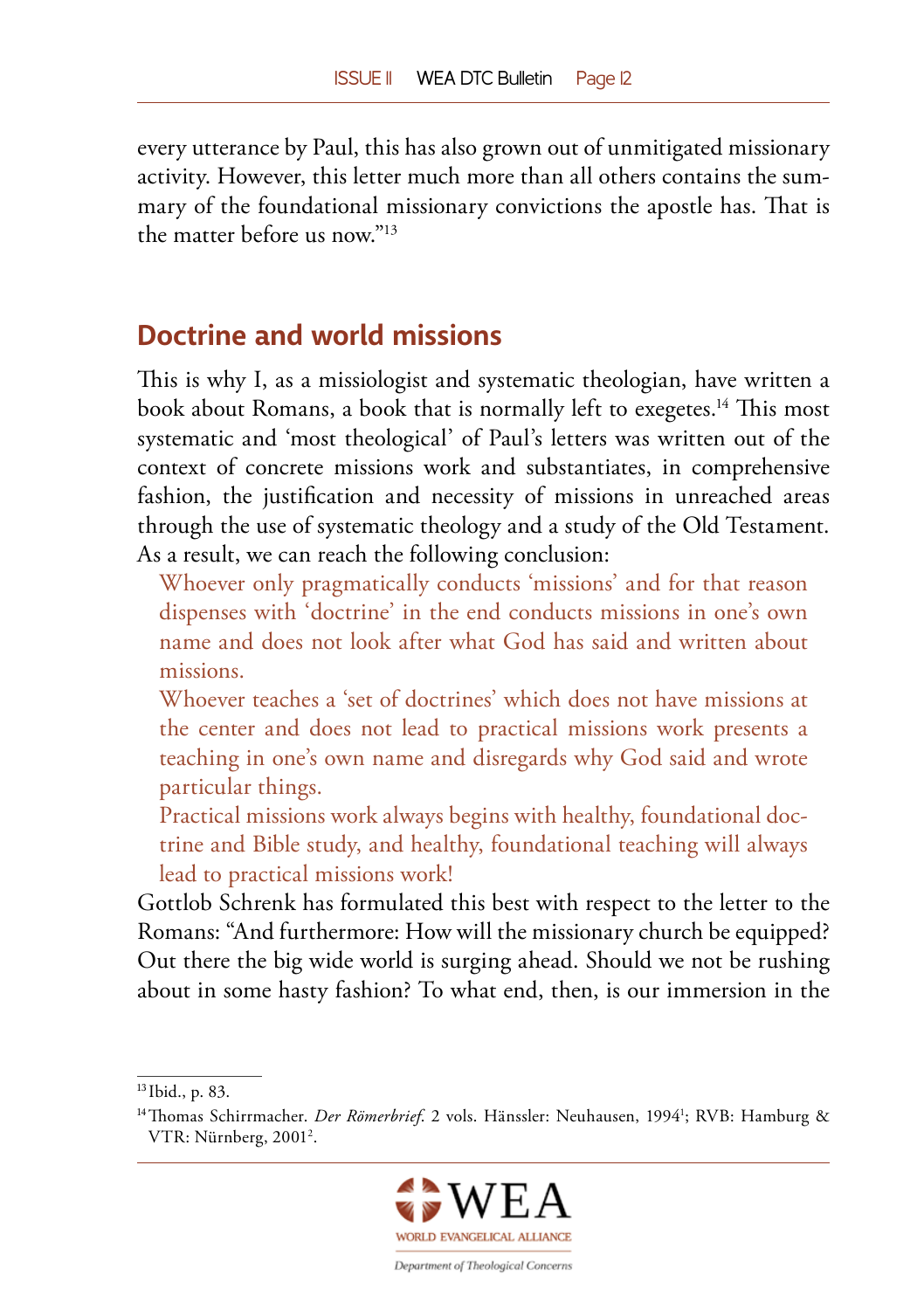<span id="page-12-0"></span>self? No, missionary centers only develop by the fact that in them the message we have is taken very seriously. In addition to that, there also have to be sharp, deeper efforts at achieving knowledge."<sup>15</sup>

## **World missions: the fulfillment of the Old Testament**<sup>16</sup>

Two special messages that more precisely explain what is at stake in world missions should now be underscored with the help of Romans 15–16. The first message is the meaning of the Old Testament, to demonstrate that world mission is desired by God. The second message is that world mission seeks above all to reach the unreached – the major message of the letter to the Romans.

Let us first turn to the meaning of the Old Testament. Paul reminds the 'strong' Gentile Christians "that Christ has become a servant of the Jews" (Romans 15:8), which is to say that he submitted himself to the law and in particular to Jewish ceremonial law. With that said, "the promises made to the patriarchs … [were] confirmed" (Romans 8:15). Astonishingly, Paul directly changes from the "promises made to the patriarchs" with reference to the Jewishness of the Messiah to the fact that "the Gentiles might glorify God for his mercy," which relates to non-Jews: "As it is written: 'Therefore I will praise you among the Gentiles; I will sing the praises of your name'" (Romans 15:9). He thus reminds Gentile Christians of Romans 9–11, where he has already made it clear that Gentiles have Christ's work and the history of Israel to thank for their salvation.

In Romans 15:9–12, Paul quotes five texts from the Old Testament that demonstrate that the nations will one day glorify God: 2 Samuel 22:50; Psalm 18:50; Deuteronomy 32:43; Psalm 117:1; and Isaiah 11:10. After Paul has repeatedly made it clear in the entire letter that the proclamation of the gospel and world missions do not contradict the Old Testament, there is a last bit of machine-gun fire in the form of Old Testament quotations. This is because the Old Testament actually underpins and calls for

<sup>16</sup> Vgl. Robert L. Reymond. *Paul: Missionary Theologian*. op. cit., pp. 373-384 "The Old Testament Roots of the Pauline Gospel."



<sup>15</sup> Gottlob Schrenk. "Der Römerbrief als Missionsdokument."op. cit. p. 83.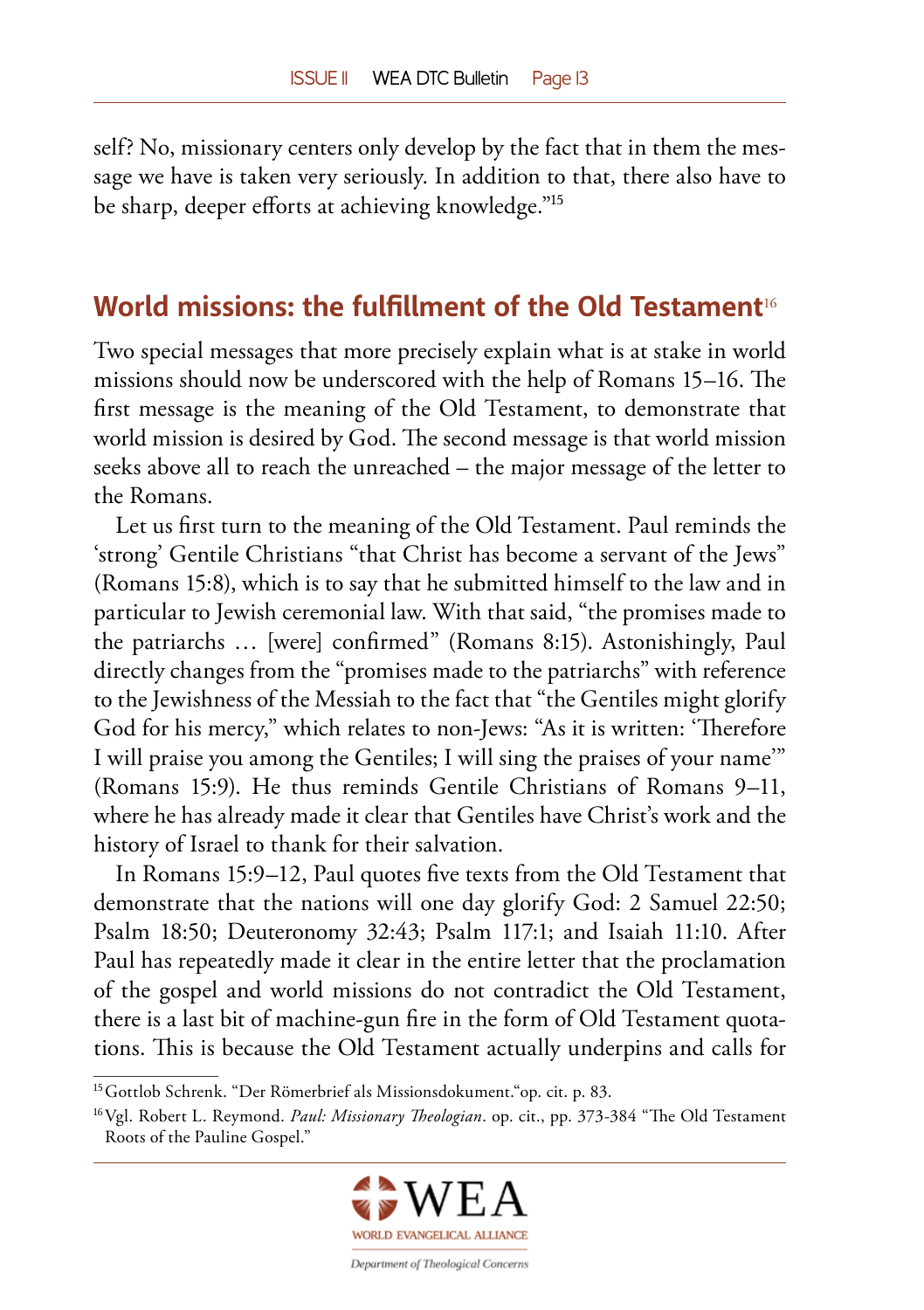proclamation of the gospel and world missions. Adolf Schlatter wrote the following about these five quotations: "The joint prize of God, in which all people participate, is the goal of God which the Scriptures proclaimed. In 2 Samuel 22:50, Paul presumably heard Christ, who wants to profess God among the peoples and sing to the praise of his name. It is the work of Christ that the church does this. Deuteronomy 32:43 is quoted because this dictum calls peoples to jointly praise God with Israel. Psalm 117:1 proclaims that indiscriminately and without exception all peoples are invited to praise God. Isaiah 11:1 justifies the worship which people will bring with the fact that they are under the lordship of Christ. … Paul underpins his intercession with the promises of Scripture."<sup>17</sup>

The many Old Testament quotations should have not only convinced  $($ and should still convince<sup>18</sup> $)$  the Jews; they were and are of significance for Gentile Christians who not only rejoice about their personal salvation but who are to bring the gospel to all peoples of the earth in salvific continuity. C. E. B. Cranfield writes in this connection, "Neither the continual use of the Old Testament, which is found throughout the entire letter, nor the use of the words 'I am speaking to men who know the law' in Romans 7:1 demonstrates that Paul wrote to a predominantly Jewish Christian church. This is due to the fact that the Old Testament was the Bible of the Gentile Christians just as it was for the Jewish Christians, and it is important that Paul presuppose a familiarity and reverence for the Old Testament in his letters to the Galatians and the Corinthians<sup>"19</sup>

<sup>19</sup> C. E. B. Cranfield. *A Critical and Exegetical Commentary on the Epistle to the Romans*. 2 vols. *The International Critical Commentary* 11. T & T Clark: Edinburgh, 1989 (1979 revised reprint). vol. 1. pp. 18-19; similarly similarly Otto Michel. *Der Brief an die Römer. Kritisch-Exegetischer Kommentar über das Neue Testament* 4 (14th edition). Vandenhoeck & Ruprecht: Göttingen, 19785 . S. 36; John Murray. *The Epistle to the Romans*. 2 vols. *The New International Commentary on the New Testament*. Wm. B. Eerdmans: Grand Rapids, 1984. B. 1. pp. yyy.



<sup>17</sup> Adolf Schlatter. *Gottes Gerechtigkeit: Ein Kommentar zum Römerbrief*. Calwer Verlag: Stuttgart, 1975<sup>5</sup>. p. 383.

<sup>18</sup> Comp. "Die Dreieinigkeit im Alten Testament und der Dialog mit Juden und Muslimen." *Bibel und Gemeinde* 94 (1994) 1: 19-27; "Trinity in the Old Testament and Dialogue with the Jews and Muslims." *Calvinism Today* 1 (1991) 1 (Jan): 24-25+21+27 = *Field Update: GR International* (Apr/ Mai 1991): 6-8 + (Jun/Jul 1991): 5-8; "Der trinitarische Gottesglaube und die monotheistischen Religionen." pp. 113-151 in Rolf Hille, E. Troeger (eds.). *Die Einzigartigkeit Jesu Christi*. Brockhaus: Wuppertal, 1993.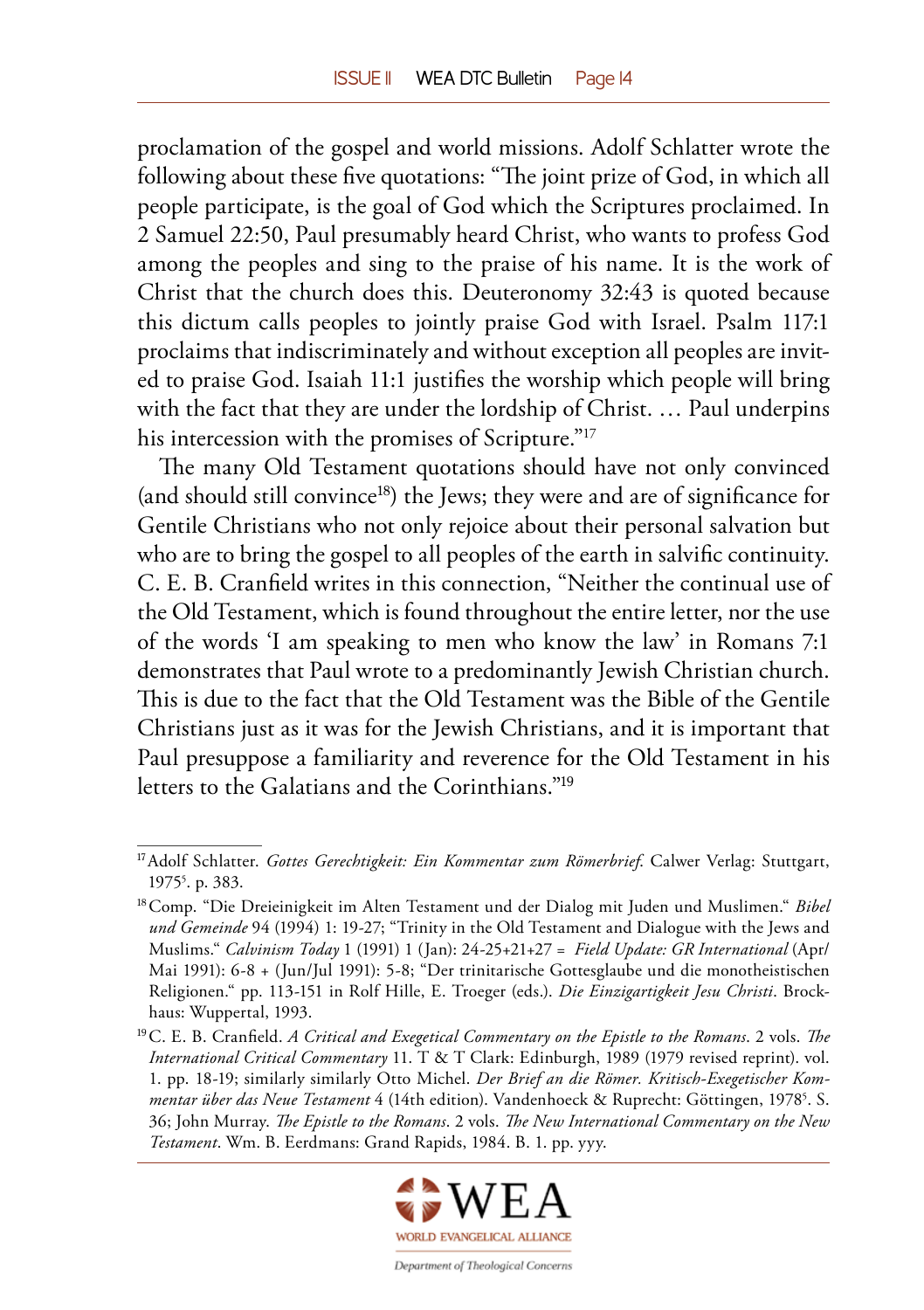The question is often asked why Jesus' Great Commission (Matthew 28:18–20; Mark 16:15–16) is not quoted by the apostles after Pentecost, even if reference is made to the Great Commission a few times by speaking of Jesus' "command" (e.g., Acts 1:2; 10:42). Was the mission among all peoples never a disputed issue within the New Testament church, such that pointing to Jesus' command was superfluous? On the contrary, the mission among the Gentiles was something that only slowly got into gear and was for a long time very controversial (as shown by the Jerusalem council and the letter to the Galatians). If, however, we look at the New Testament discussions about the justification of missions, we are astounded to realize that at that point where we would have quoted Jesus' Great Commission, the Old Testament is almost always cited.

*In other words, global mission is not primarily justified by Jesus' Great Commission but rather by the Old Testament*. Jesus' Great Commission was in a certain sense the initial declaration of that which had long been announced and prepared for, and which now was to be finally put into gear. The letter to the Romans and in particular Romans 15 are an obvious example of this, since Paul incessantly quotes Old Testament passages.

*The election of the Old Testament covenant people happened with a view to all peoples, such that global mission is already a topic in the Old Testament*. The promise to the patriarchs that through them all the peoples of the earth should be blessed (Genesis 12:3; 18:18; 22:17; 26:4; 28:14) is repeatedly drawn upon as a justification for mission work among non-Jews (Luke 1:54–55, 72; Acts 3:25–26; Romans 4:13–25; Ephesians 3:3–4; Galatians 3:7–9, 14; Hebrews 6:13–20; 11:12). In Acts 13:46–49, it is reported that Paul and Barnabas were rejected by the Jews and, for that reason, were orienting themselves toward the Gentiles in Antioch. In this connection they quote Isaiah 49:6 (equivalent to Acts 13:47): "For this is what the Lord has commanded us: 'I have made you a light for the Gentiles, that you may bring salvation to the ends of the earth.'" The context in Isaiah makes it clear that the apostles are taking up an Old Testament command for missions: "It is too small a thing for you to be my servant to restore the tribes of Jacob and bring back those of Israel I have kept. I will also make you a light for the Gentiles, that you may bring my salvation to the ends of the earth" (Isaiah 49:6).

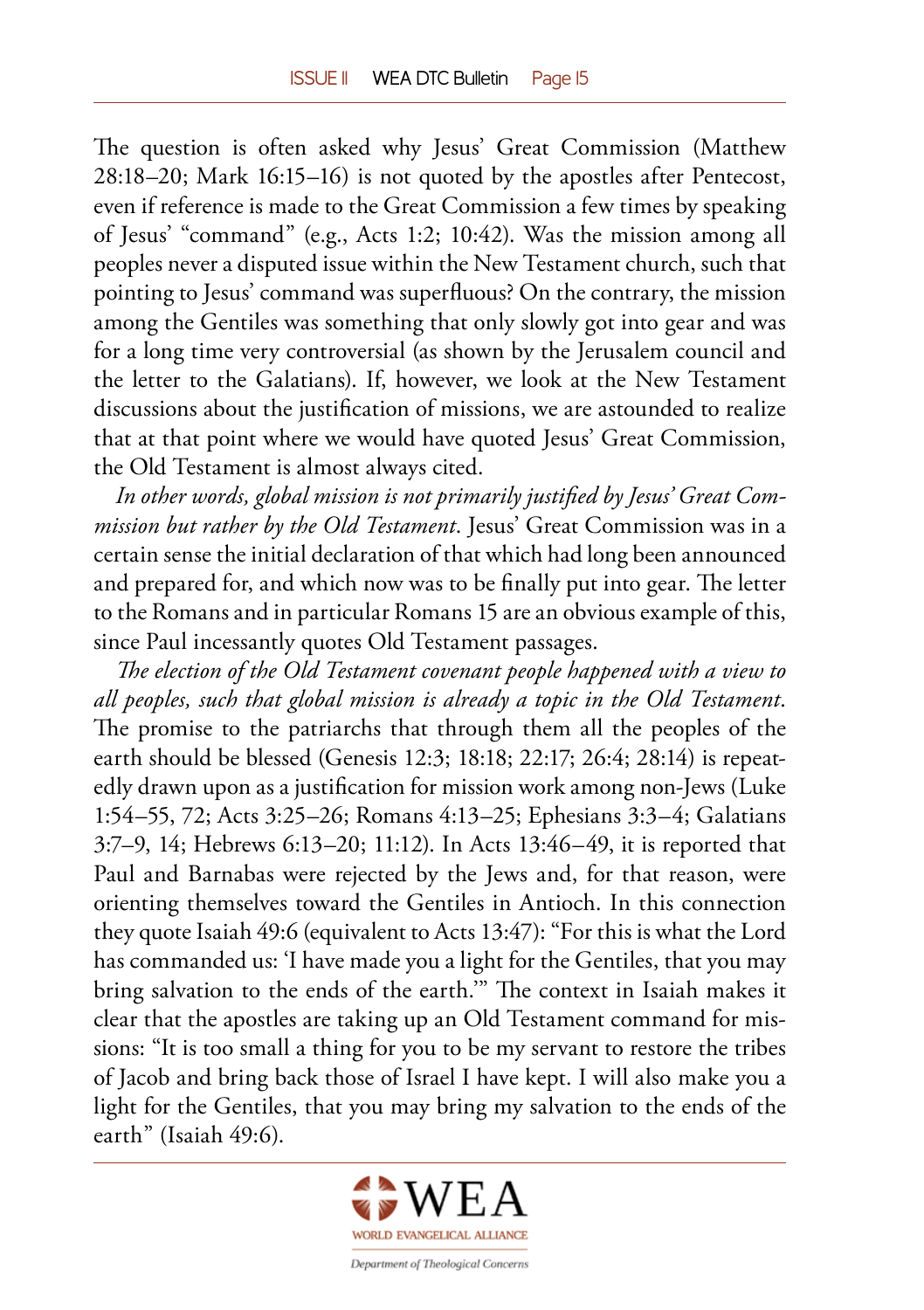In his concluding address at the Council at Jerusalem in Acts 15:13–21, James justifies Paul's right to tell the Gentiles about the gospel by referencing Amos 9:11–12 (similarly expressed in Isaiah 61:4; Psalm 22:27–28; Zechariah 8:22). This is where David's "fallen tent" will be restored – which for James is the church – and it brings together the remnant of Jews and the Gentiles who were also coming in ("and all the Gentiles who bear my name"). As a justification for preaching the gospel to the Gentiles, especially Cornelius, Peter connects the Great Commission from Jesus by pointing to the Old Testament: "He commanded us to preach to the people and to testify that he is the one whom God appointed as judge of the living and the dead. All the prophets testify about him that everyone who believes in him receives forgiveness of sins through his name" (Acts 10:42–43).

*There are many places in the Old Testament where Gentiles heard the message of God via Jews and found faith in the one true God. At the same time, many texts, particularly in the Old Testament prophets, are directed at Gentile peoples.* The book of Ruth reports on the conversion of a Gentile, the book of Jonah tells of a successful missionary journey to Nineveh, and almost all Old Testament prophets call upon Gentile peoples to convert. Naaman the Syrian, Jethro the father-in-law of Moses, and the prostitute Rahab are just three examples among many people born as Gentiles who converted to belief in the living God. Circular letters from world rulers to all peoples, in which they praise the God of Israel, are frequently found in the Old Testament (above all in Daniel, Esther, Ezra, and Nehemiah).

*Accordingly, world mission cannot be presented and practiced independently of the Old Testament, nor can it be presented and practiced independently of Old Testament salvation history and the destiny of the Jewish people*. Paul documents this primarily in Romans 9–11. In the process, two factors must be considered concerning the relationship of Christian missions to the Jewish people: the election of the Jews, on one hand, and endemic disobedience on the other hand. "As far as the gospel is concerned, they are enemies on your account; but as far as election is concerned, they are loved on account of the patriarchs" (Romans 11:28). Paul also makes it clear that

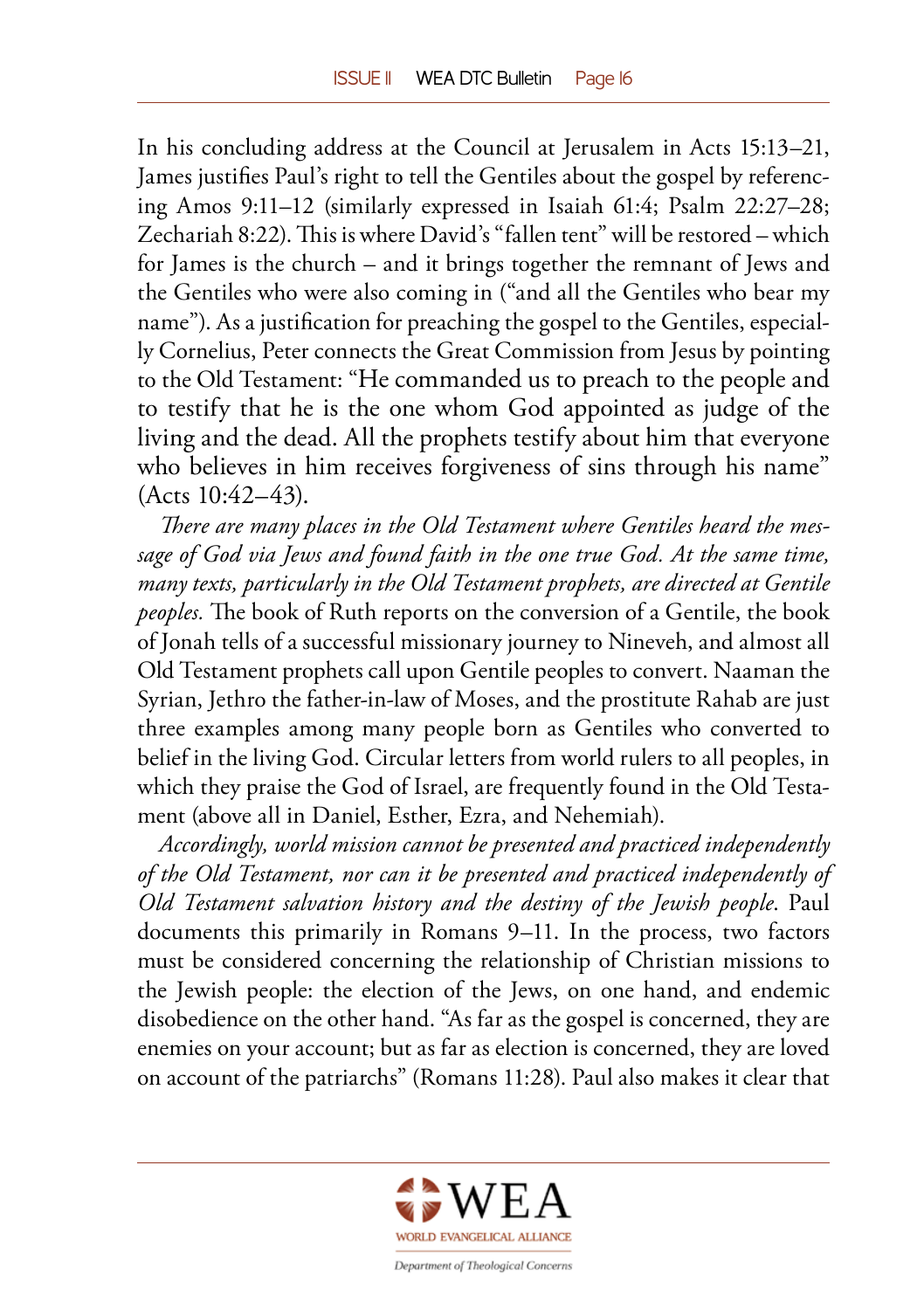the future turning of the people of Israel to their Messiah Jesus Christ will have unimagined positive repercussions on missionary work relating to all peoples (Romans 11:15, 24–26).

Direct quotations from the Old Testament in the letter to the Romans (not in italics). *Allusions and phrases from the Old Testament found in the letter to the Romans (in italics).*

| 1:17        | Habakkuk 2:4                                     |  |
|-------------|--------------------------------------------------|--|
| 1:23,25     | Deuteronomy 4:15-18; Jeremiah 2:11; Psalm 106:20 |  |
| 1:25        | Genesis 9:26; 1 Samuel 25:32                     |  |
| 2:5         | <b>Zephaniah</b> 1:18; 2:3; Psalm 110:5          |  |
| 2:6         | Proverbs 24:12; Psalm 62:13; Jeremiah 50:29      |  |
| 2:15        | Jeremiah 31:33; Proverbs 7:3                     |  |
| $2:21 - 22$ | Exodus 20:12–17; Deuteronomy 5:16-18             |  |
| 2:24        | Isaiah 52:5                                      |  |
| 3:4         | Psalm 116:11                                     |  |
| 3:4         | Psalm 51:6                                       |  |
| 3:10        | Ecclesiastes 7:20; Psalm 4:3;                    |  |
|             | Psalm 53:2-4                                     |  |
| $3:11-12$   | Psalm 14:2-3                                     |  |
| 3:13        | Psalm 5:10                                       |  |
| 3:13        | Psalm 140:4                                      |  |
| 3:14        | Psalm 10:7                                       |  |
| $3:15-17$   | Isaiah 59:7-8; Proverbs 1:16                     |  |
| 3:18        | Psalm 36:2                                       |  |
| 3:20        | Psalm 143:2                                      |  |
| $3:29 - 30$ | Deuteronomy 6:4; Isaiah 37:16, 20                |  |
| 4:3         | Genesis 15:6; Psalm 106:31                       |  |
| 4:5         | Exodus 23:7                                      |  |
| $4:7 - 8$   | Psalm 32:1-2                                     |  |

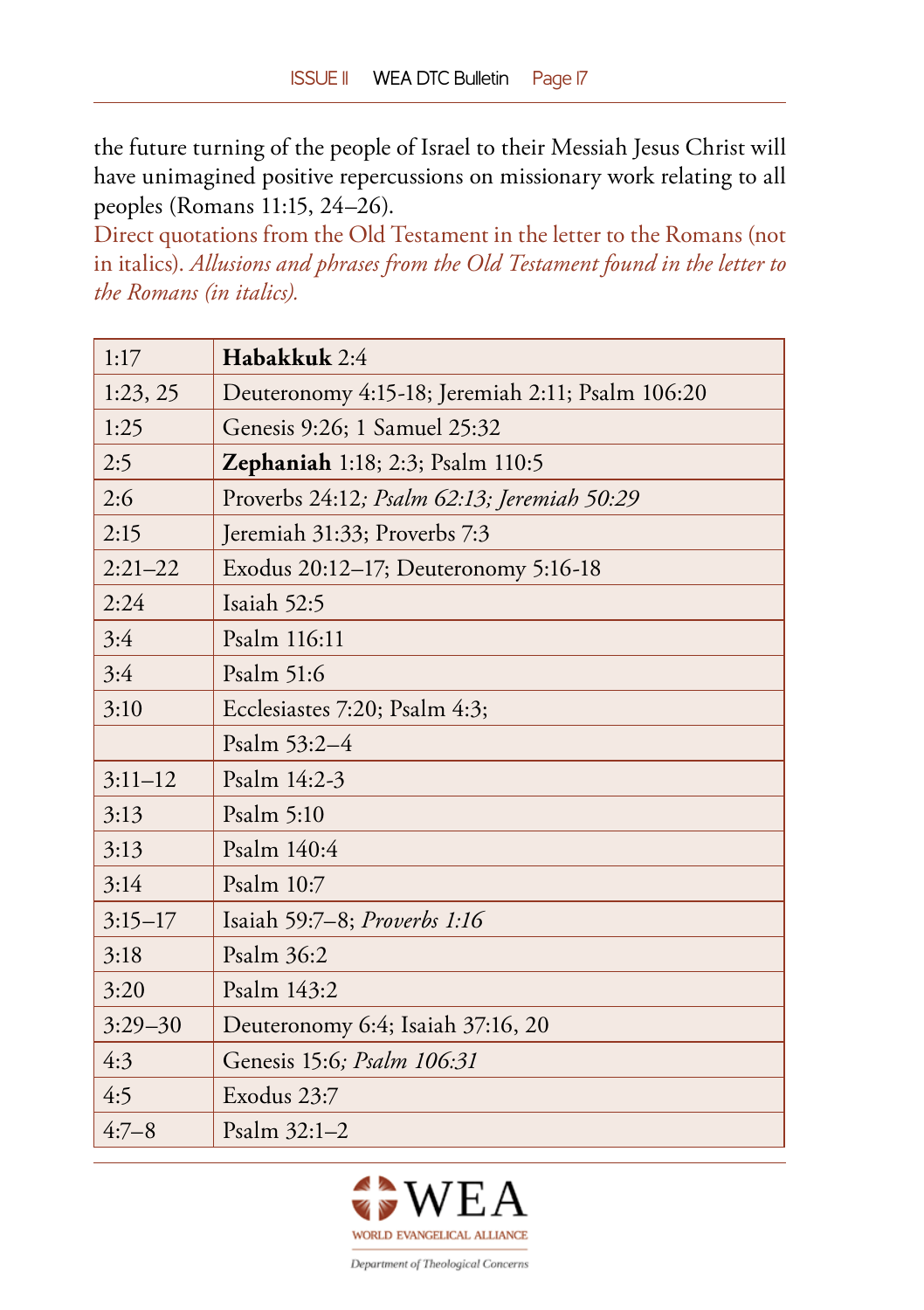| 4:9       | Genesis 15:6                                   |
|-----------|------------------------------------------------|
| 4:11      | Genesis 17:5, 10-11                            |
| $4:13+16$ | Genesis 12:7; 13:15, 17; 24:7; 26:4 and often  |
| 4:17      | Genesis 17:5                                   |
| 4:18      | Genesis 15:5                                   |
| 4:19      | Genesis 17:17; 18:11-12                        |
| 4:22      | Genesis 15:6                                   |
| 4:25      | Isaiah 53:4, 11, 12; 1 Samuel 15:25; 25:28     |
| 5:1       | Isaiah 53:5; 57:19; Micah 5:4; Numbers 6:26    |
| 5:19      | Isaiah 53:4, 11, 12; 1 Samuel 15:25; 25:28     |
| 6:12,14   | Psalm 119:133; Genesis 4:7                     |
| 6:21      | Ezekiel 16:61+63                               |
| $7:2-3$   | Deuteronomy 24:1-4;                            |
| $7:8+1$   | Genesis 2:16-17; 3:1; Proverbs 9:17            |
| 7:7       | Exodus 20:12-17; Deuteronomy 5:16-21           |
| 7:10      | Leviticus 18:5; Ezekiel 20:11, 13, 21          |
| 7:11      | Genesis 3:1-7+13                               |
| 8:20      | Ecclesiastes 1:2, 14; all of chapter 2         |
| 8:27      | Jeremiah 11:20; 17:10; 20:12; Psalm 7:10; 26:2 |
| 8:33      | Isaiah 50:8-9                                  |
| 8:34      | Psalm 110:1, 5                                 |
| 8:36      | Psalm 44:23                                    |
| 9:5       | Genesis 9:26; 1 Samuel 25:32                   |
| 9:7       | Genesis 21:12                                  |
| 9:9       | Genesis 18:10; 18:14                           |
| 9:11      | Genesis 25:21-22                               |
| 9:12      | Genesis 25:23                                  |
| 9:13      | Malachi 1:2-3                                  |

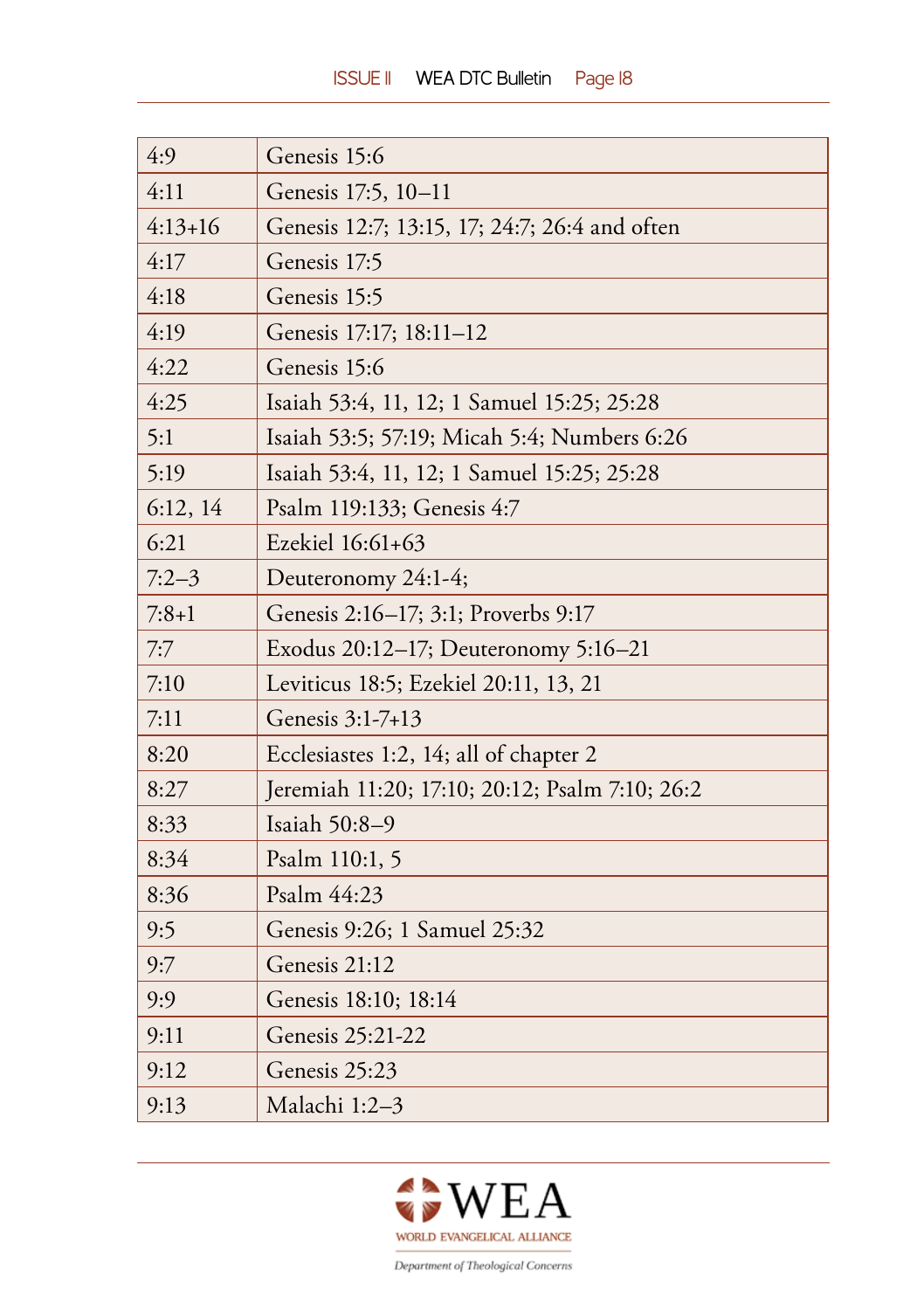| 9:15        | Exodus 33:19                                            |
|-------------|---------------------------------------------------------|
| 9:17        | Exodus 9:16                                             |
| 9:18        | Exodus 33:19                                            |
| $9:20 - 22$ | Jeremiah 18:3-6; Isaiah 45:9; 29:16; 64:7               |
| 9:22        | Jeremiah 50:24; Isaiah 13:5; 54:16                      |
| 9:25        | Hosea 2:25; 1:6-9; 2:3                                  |
| $9:26 - 27$ | Hosea 2:1                                               |
| $9:27 - 28$ | Isaiah 10:22-23                                         |
| 9:29        | Isaiah 1:9                                              |
| $9:30 - 31$ | Isaiah 51:1                                             |
| $9:32-33$   | Isaiah 28:16; Isaiah 8:14; 10:5; Leviticus 18:5         |
| $10:6 - 8$  | Deuteronomy 30:12-14                                    |
| 10:11       | Isaiah 28:16; Isaiah 8:14                               |
| 10:13       | <b>Joel 3:5</b>                                         |
| 10:15       | Isaiah 52:7                                             |
| 10:16       | Isaiah 53:1                                             |
| 10:18       | Psalm 19:5                                              |
| 10:19       | Deuteronomy 32:21                                       |
| 10:20       | Isaiah 65:1                                             |
| 10:21       | Isaiah 65:2                                             |
| 11:2        | Psalm 94:14                                             |
| 11:3        | 1 Kings 19:14, 10                                       |
| 11:4        | 1Kings 19:18                                            |
| 11:8        | Isaiah 29:10; Deuteronomy 29:3                          |
| $11:9 - 10$ | Psalm 69:23-24                                          |
| 11:11, 14   | Deuteronomy 32:21                                       |
| 11:16       | Numbers 15:20; Ezekiel 44:30; Leviticus 23:10 and often |
| 11:16-17    | Jeremiah 11:16; Psalm 52:10; Zechariah 4:3, 11, 12, 14  |

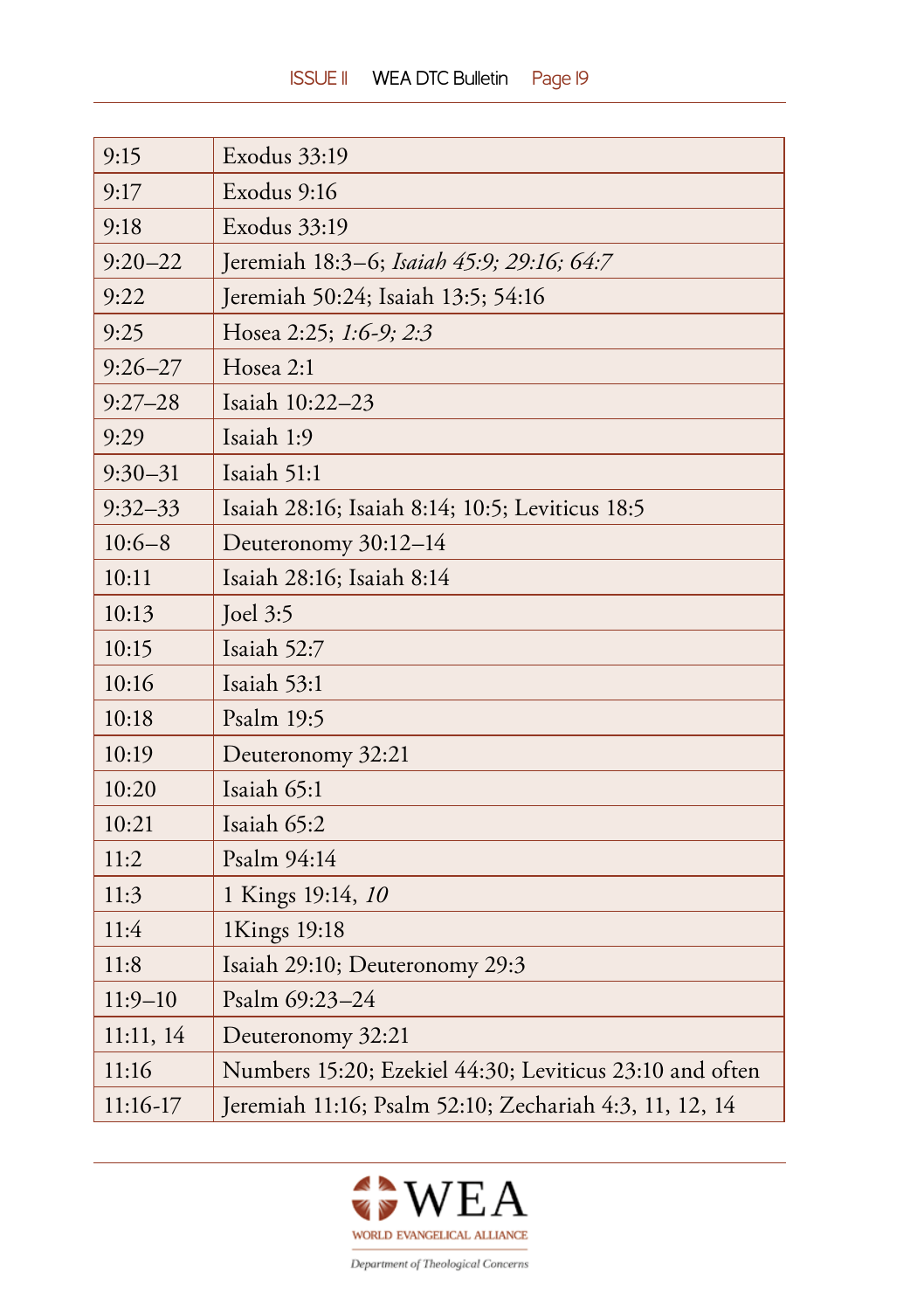| 11:25        | Proverbs 3:7; Isaiah 5:21         |
|--------------|-----------------------------------|
| $11:26 - 27$ | Isaiah 59:20-21;                  |
| 11:34        | Isaiah 40:13                      |
| 11:35        | Job 41:3                          |
| 12:9         | Amos 5:15; Psalm 97:10            |
| 12:14        | Psalm 109:28                      |
| 12:16        | Proverbs 12:15; 24:12             |
| 12:16        | Proverbs 3:7; Isaiah 5:21         |
| 12:17        | Proverbs 3:4                      |
| 12:19        | Deuteronomy 32:35                 |
| 12:20        | Proverbs 25:21-22                 |
| 13:9         | Exodus $20:13 =$ Deuteronomy 5:17 |
| 13:9         | Exodus $20:14 =$ Deuteronomy 5:18 |
| 13:9         | Exodus $20:17 =$ Deuteronomy 5:21 |
| 13:9         | Leviticus 19:18                   |
| 14:11        | Isaiah 45:23                      |
| 14:13        | Isaiah 8:14                       |
| $14:20 - 21$ | Isaiah 8:14                       |
| 15:3         | Psalm 69:10                       |
| 15:9         | Psalm 18:50; 2 Samuel 22:50       |
| 15:10        | Deuteronomy 32:43                 |
| 15:11        | Psalm 117:1                       |
| 15:12        | Isaiah 11:10                      |
| 15:21        | Isaiah 52:15                      |
| 16:26        | Genesis 21:33                     |

*The Old Testament justification of New Testament missions shows that global missions is a direct continuation of salvation history, animated by God's action since the fall of mankind into sin and the election of Abraham.* According to

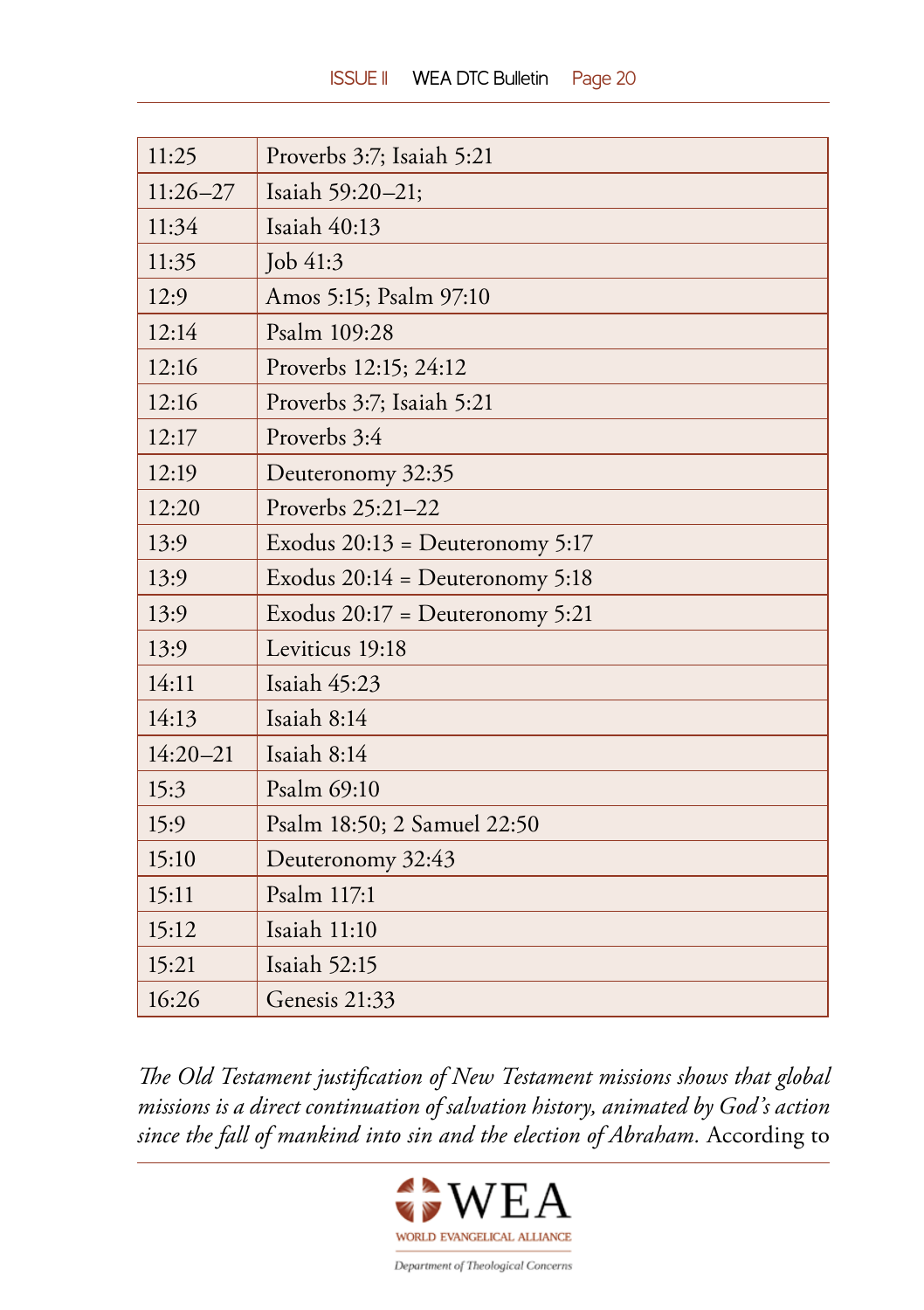<span id="page-20-0"></span>the Great Commission as related in the gospel of Luke, Jesus expressly confirmed the Old Testament justification of New Testament mission work. As he said to them, "'This is what I told you while I was still with you: Everything must be fulfilled that is written about me in the Law of Moses, the Prophets and the Psalms.' Then he opened their minds so they could understand the Scriptures. He told them, 'This is what is written: The Christ will suffer and rise from the dead on the third day, and repentance and forgiveness of sins will be preached in his name to all nations, beginning at Jerusalem. You are witnesses of these things'" (Luke 24:43– 48). According to these words of Jesus, there is not only talk of his coming and the cross in all parts of the Old Testament. Rather, there is also mention of world missions: forgiveness must be proclaimed to all the nations.

# **Systematic theology and 'the Scriptures'**

What is the significance of the fact that Romans bases so much of its message on the Old Testament? The answer is simple. *Systematic theology seeks nothing other than to be a complete view of things – that is to say, not to invent new theology but rather to see God's entire historical revelation and apply it to the current situation and the world*.

Paul does not want to bring about anything new, although as an apostle he was charged by God to reveal what up to that time had been a "mystery" (Romans 11:25; 16:25; 1 Corinthians 15:51; Ephesians 1:9; 3:3, 4; Colossians 1:26, 27; 2:2).<sup>20</sup> Rather, he was to convey only what God had always revealed and proclaimed. At the beginning and at the end of Romans, Paul emphasizes that his gospel is in accordance with what God had revealed through the prophets and in the 'Scriptures' (Romans 1:2; 16:26). In the entire letter he repeatedly introduces evidence for this, often with express reference to 'the Scripture' (Romans 1:2; 4:3; 9:17; 10:11; 11:2; 15:4; cf. "prophets in the Holy Scriptures" in Romans 1:2; "the prophetic writings" in Romans 16:26, and "the law and the prophets" in Romans 3:21). If Paul

<sup>&</sup>lt;sup>20</sup> With the word "mystery" Paul can also mean truths that have already been revealed but which are intellectually difficult to understand. See 1 Corinthians 2:1, 7; 4:1; Ephesians 5:32; 1 Timothy 3:9; cf. Ephesians 6:19; Colossians 4:3; Revelation 3:16.

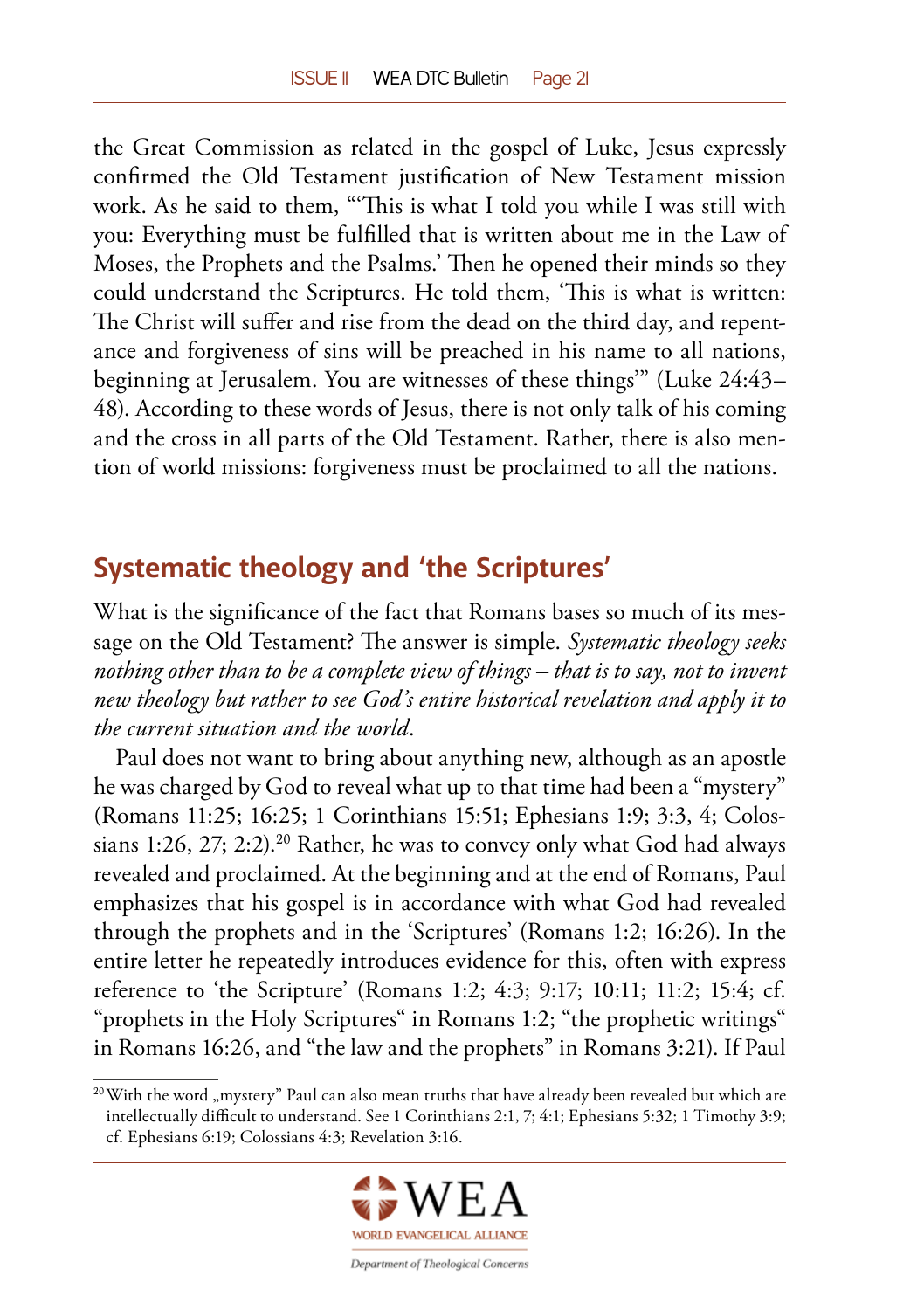<span id="page-21-0"></span>had, for instance, been of the opinion that he could simply place something new on top of something old and faded, he would not have had to delve into the future of Israel so comprehensively. As it was, he had to show that the gospel for the Gentiles was compatible with everything that the Old Testament says about the Jews. This is because it is unthinkable that "God's word had failed" (Romans 9:6), for "the one who trusts in him will never be put to shame" (Romans 9:29). To such belong "the adoption as sons; theirs the divine glory, the covenants, the receiving of the law, the temple worship and the promises … **[and]** the patriarchs and from them is traced the human ancestry of Christ" (Romans 9:4–5).

In this respect, *Hebrews 11 is an outstanding example of systematic theology*. The writer sees the thread of 'faith' in the history of innumerable men and women of God found in Old Testament salvation history, regardless of whether the Hebrew equivalent for faith is found in the respective historical account or not. In some of the prominent examples, faith is expressly mentioned (e.g., Abraham, Moses), though in others it is not (e.g., Abel, Rahab).

### **The diversity of styles in the Bible**

The letter to the Hebrews begins with these famous words: "In the past God spoke to our forefathers through the prophets at many times and in various ways" (Hebrews 1:1). Whereas the Koran<sup>21</sup> was written in one style in a short time and revealed to a single person, the Bible has texts alongside each other that demonstrate literary, historical, geographic, and ethnological diversity. Even within individual books, such as Psalms and Proverbs, there are texts from the most diverse group of authors, collected from the entire surrounding environment of the time. Since all Scripture has been inspired by God's spirit (2 Timothy 3:16), God can use many very different ways and styles to reveal himself, his being, and his will: proverbs, love songs, songs of lament, records of endless discussions (Job), archived doc-

<sup>21</sup> Comp. Thomas Schirrmacher. "Bibel und Koran als 'Wort Gottes': Das Offenbarungs- und Inspirationsverständnis im Christentum und Islam." *Islam und christlicher Glaube – Islam and Christianity* 5 (2005) 1: 5-10 (there also the English edition).

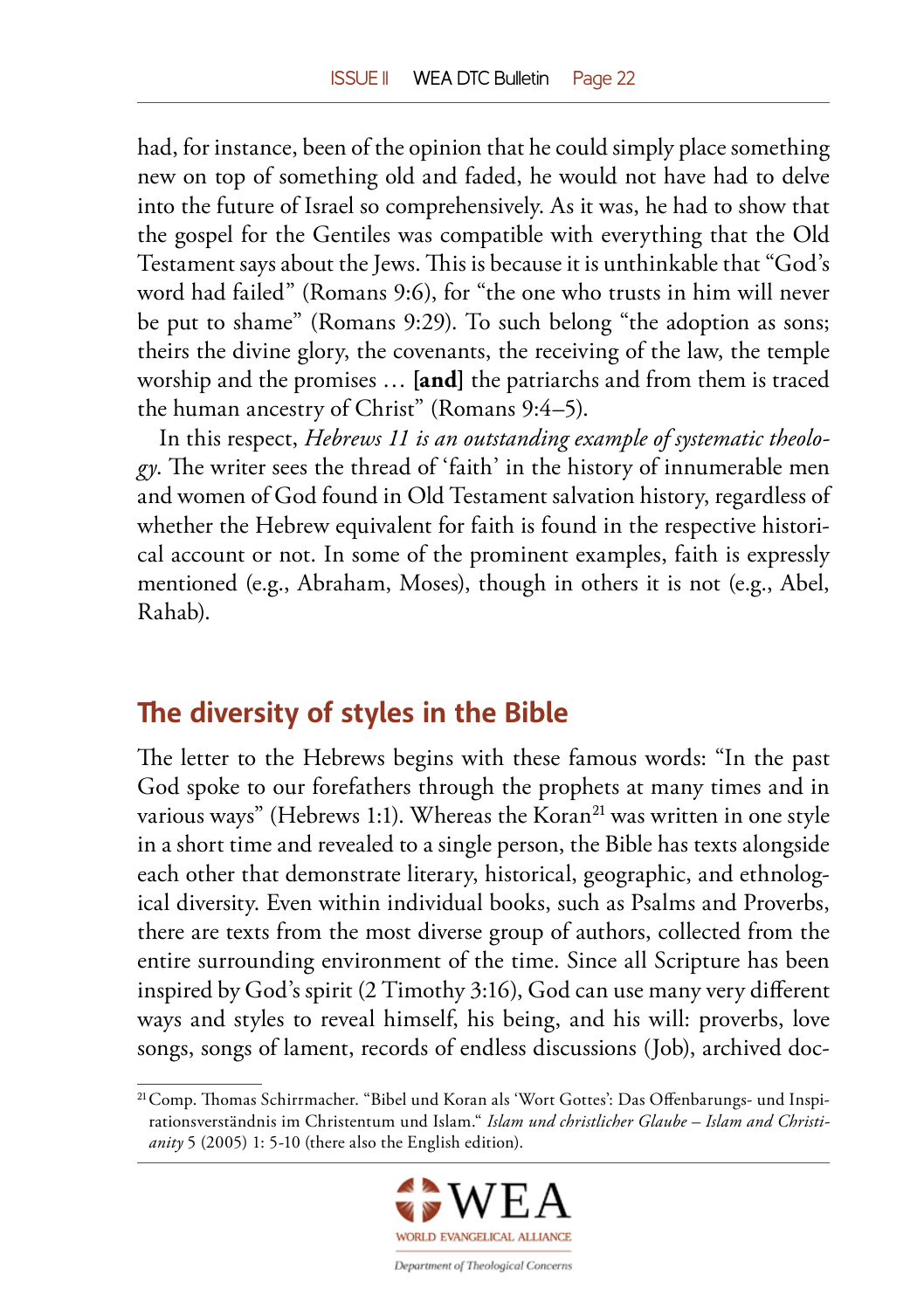uments, descriptions of visions, historical accounts, biographies, personal and official private letters, circular letters, and comments on current situations and questions.<sup>22</sup>

The pathway from this literary diversity to an ordered summary of biblical teaching, not to mention a 'scientifically' thought out 'theology,' appears to be somewhat obscure. And as a matter of fact, Western theology has to allow itself to be 'enlightened.' It has to recognize that God does not speak only through systematic treatises and that to address actual problems a systematic presentation is often not the most useful approach. For example, we must not reduce Job or the Lamentations of Jeremiah to just a collection of proof texts for our doctrine, as much as these topics are taught there. Rather, first of all they have to fulfill their actual character. Thus, we for instance see the lamentations of an individual who lived completely for God, take them seriously as such, and draw upon them with respect to our own failures in the present day.

Most of Paul's epistles are occasional letters in which he does not set out to present systematically and summarily what he wants to say. Rather, he is guided by prevailing problems and questions in situ. Thus we have Pauline teaching on the Lord's Supper in 1 Corinthians 11 only because there were practical problems with the Lord's Supper. Therefore, the path from historical problems in Corinth to doctrinal formulations on the Lord's Supper must be repeatedly trod discussed. This method applies equally to us today: we do not have to say everything about what is important in the Christian faith in every sermon, in every evangelization, in every counseling conversation. Rather, we are permitted to address concrete issues relating to a particular situation. Whoever compares the common criticism after a sermon – 'You didn't mention the love of God at all' – with the New Testament will be astonished at what the apostles do not mention in individual New Testament lettes and would be forced to designate Paul's address in Athens (Acts 17:1–16) as error.

<sup>22</sup> Comp. Thomas Schirrmacher. *Die Vielfalt biblischer Sprache: Über 100 alt- und neutestamentliche*  Stilarten, Ausdrucksweisen, Redeweisen und Gliederungsformen. Bonn: VKW, 1997<sup>1</sup>; 2001<sup>2</sup>.

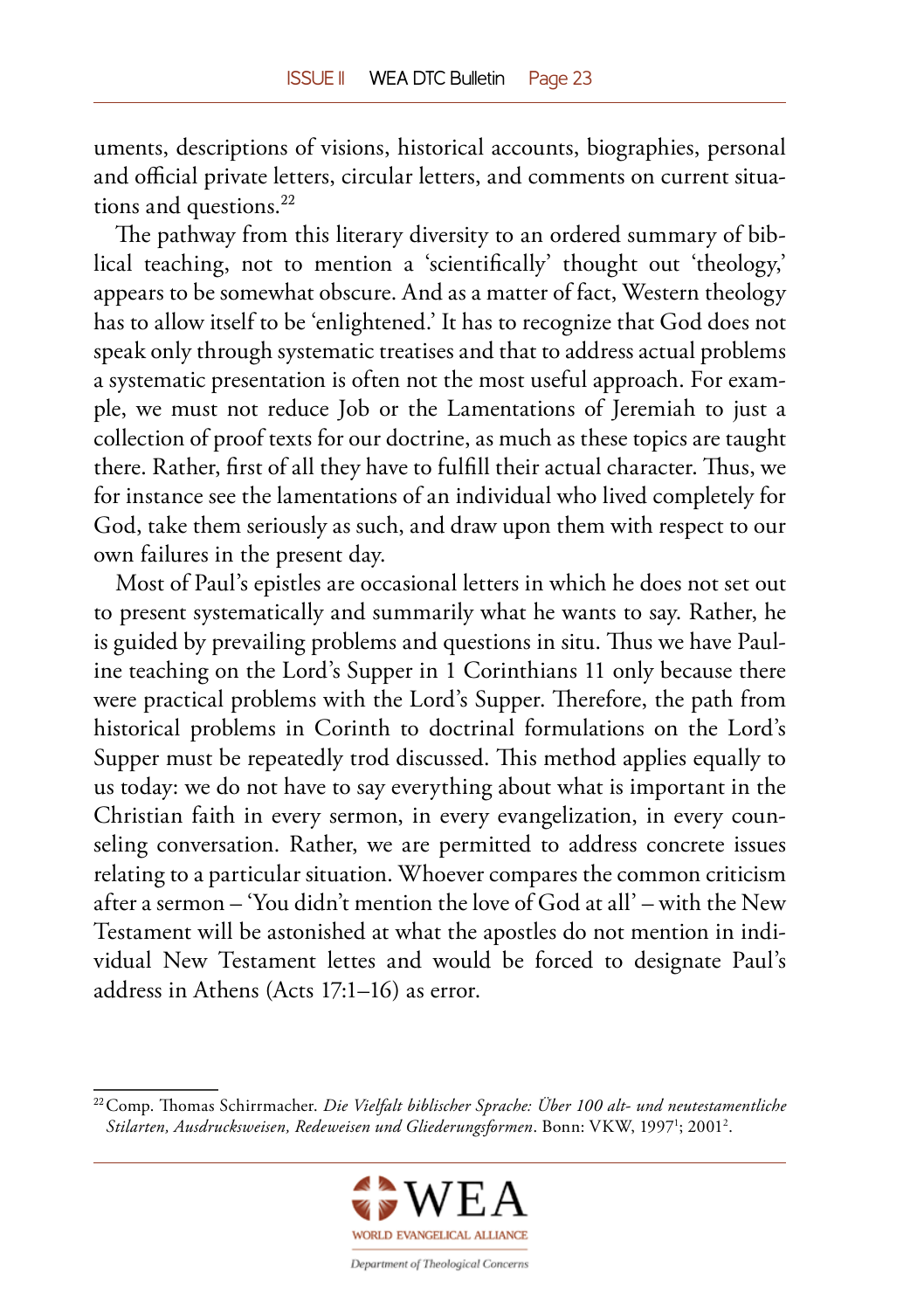So-called 'narrative theology,' to mention just one theological model that has grown out of a literary style found in the Bible, is correct insofar as large parts of biblical revelation are revealed in a narrative fashion. Life histories, folk histories, and indeed world history have the important task of illustrating God's actions. Narrative theology is incorrect only insofar as other forms of God's oral revelation are eliminated.

Different cultures have a preference for certain types of biblical literature. African Christians love the book of Proverbs, the Old Testament narratives and all the reports of wonders, but they do not love the more systematic letters; the situation is the other way around for Christians from the West. Both sides have their justification, if they do not deny the complete breadth of biblical revelation or hold up their own preference as the more spiritual orientation in a one-sided manner.

Fortunately – for Western theology – we have the letters to the Romans and the Ephesians, the two systematic doctrinal letters of the New Testament. They are clearly broken down into a dogmatic portion and, beginning with "therefore, I urge you, brothers" (Romans 12:1; Ephesians 4:1), an ethical and practical portion. It is no wonder that Western theology has raised Romans to the level of a norm and turned other letters, such as Galatians, into a similarly pure doctrinal letter, stripping it of its original practical context.<sup>23</sup>

When we start out from the breakdown of styles in the Holy Scriptures, even if it can surely not be a normative process, we reach this conclusion: *Systematic theology is a justifiable and apparently necessary way of bringing God's revelation to humanity and into the heart of the individual. This must be declared to everybody who would rather get along without doctrine, dogma, and theology. However, systematic theology is only one of the available ways of revealing God to humanity and not even always the most important one, let alone the most frequent.*

A good example of how a biblical writer who was rather unsystematic in his thinking and writing refers to the doctrinal letters of Paul, which often call for much intellectual effort, appears at the end of 2 Peter. There Peter writes, "Bear in mind that our Lord's patience means salvation, just as our

<sup>23</sup> Comp. Thomas Schirrmacher. *Gesetz und Geist: Eine alternative Sicht des Galaterbriefes*. Hamburg: RVB, 1999; *Law or Spirit? An Alternative View of Galatians*. Hamburg: RVB, 2001.

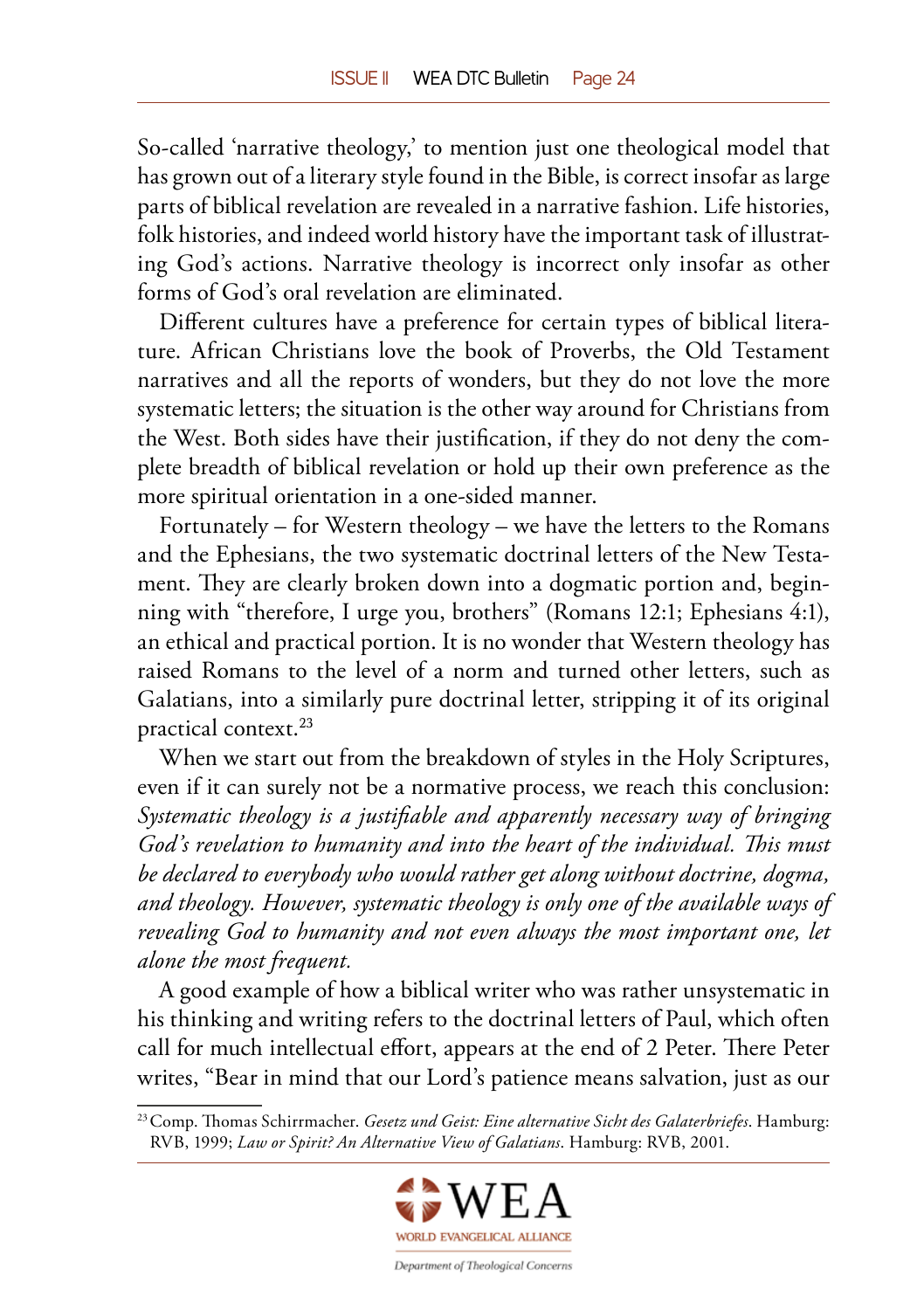<span id="page-24-0"></span>dear brother Paul also wrote you with the wisdom that God gave him. He writes the same way in all his letters, speaking in them of these matters. His letters contain some things that are hard to understand, which ignorant and unstable people distort, as they do the other Scriptures, to their own destruction" (2 Peter 3:15–16). The human side of the Bible – in this instance, the distinctiveness of the Petrine and Pauline styles – does not detract from the divine side whatsoever. Even Peter has difficulty understanding Paul's letters. And yet there is no question for Peter that Paul is writing in the name of God and that a person who distorts Paul's letters does so to his own doom.

Peter's opinion is thus an important text for understanding the inspiration of the Bible. The Bible thoroughly mirrors the differences in character among its authors. Peter writes in short, concise sentences and gives warnings that can easily be remembered, changing the topic frequently and appearing to follow no overarching outline in his letters. Paul, in contrast, writes within the framework of protracted outlines, often using long, nested sentences that occasionally were left unfinished because they became too long. He justifies one thing from the previous thing. Peter is easy reading, and Paul is not. Even Peter can see this with respect to Paul, since Peter himself has difficulty understanding Paul.

# **Excursus: The example of the project "Summit" of New Tribes Mission**<sup>24</sup>

Among tribes with whom they worked, missionaries of the New Tribes Mission simply began by building upon topics found within salvation history. They thus did not begin at the end, with the resurrection, Pentecost, or with the churches started by the apostles. Rather, they started at the beginning, with the creation, the building of the Tower of Babel, the flood, and the Patriarchs. The entire history of Israel and finally the time which Jesus spent living with his disciples came later. Only then did they get to

<sup>24</sup> The following text is essentially my 'foreword' on p. 9 in: Trevor McIlwain, Nancy Everson. *Auf festen Grund gebaut: Von der Schöpfung bis Christus*. Hänssler Verlag: Neuhausen, 1998.

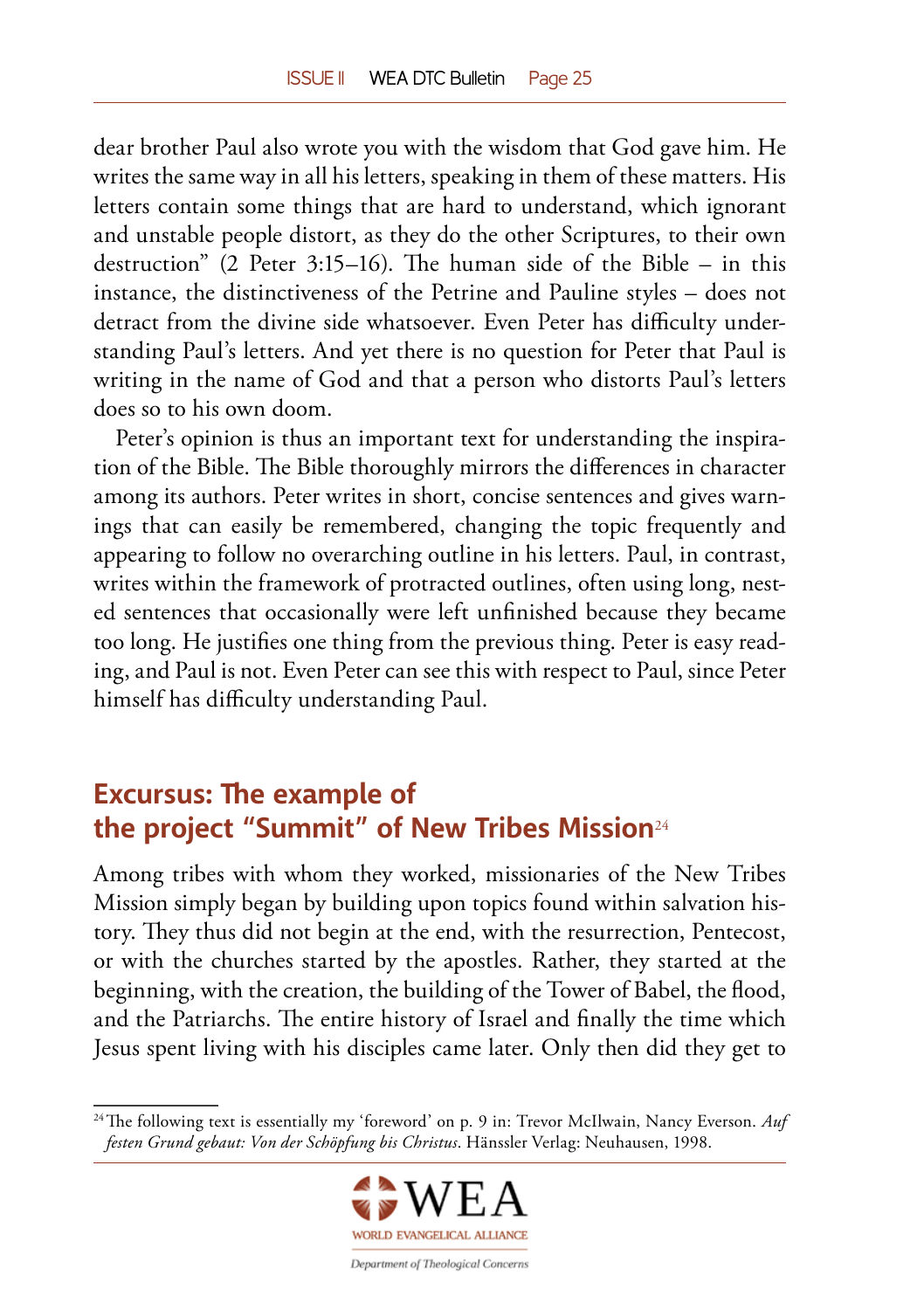'the real objective.' Additionally, they did not only recount God's history to the newly converted, but rather also to non-Christians. Thus they told about the Christian faith to everyone who wanted to know.

Is that not demanding too much? Should it not be the case that one comes to speak of the cross and resurrection as quickly as possible? Is the presentation of salvation history not rather a problem of 'post-treatment' than of evangelization?

It would surely be seen as progress if every new convert received a good overview of salvation history as part of discipleship (or as 'post-treatment'), and the material<sup>25</sup> available from New Tribes Mission is ideally suited for this purpose. However, even given the necessity of 'post-treatment,' the need for 'preparatory work' prior to conversion is not refuted. The cross and resurrection, Pentecost, and the New Testament church can be rightly understood only by someone who already has understood God's history with humanity. For example, how does one expect to explain Jesus' sacrifice on the cross if one does not talk about the sacrifices of Cain and Abel, the patriarchs, and the Israelites? How does a person explain what sin is if one neither talks about the fall from grace nor the law of Sinai in which God defines what is and is not sin?

One reason, among others, that I am so glad to be a missiologist is that there is an enormous amount to learn for church work and theology from the experiences of missionaries. From early church history onwards, theology has been substantially shaped by the actual situation of evangelizing and conducting apologetics [vis-à-vis](http://www.dict.cc/englisch-deutsch/vis-%C3%A0-vis.html) the non-Christian world. Missionaries from New Tribes Mission have made their experience in teaching tribal peoples accessible, not by writing long treatises about it, but rather by making their program and teaching materials available for Western churches and audiences. Whoever studies the materials establishes very quickly that what they have in their hands comes from practical experience and is written for practical use.

Systematic theology is important and permissible and finds its paradigm in the carefully thought-out and systematically constructed letter to the Romans – although this, too, begins with creation and leads to the fall

<sup>25</sup> Trevor McIlwain, Nancy Everson. *Auf festen Grund gebaut: Von der Schöpfung bis Christus*. Hänssler Verlag: Neuhausen, 1998.

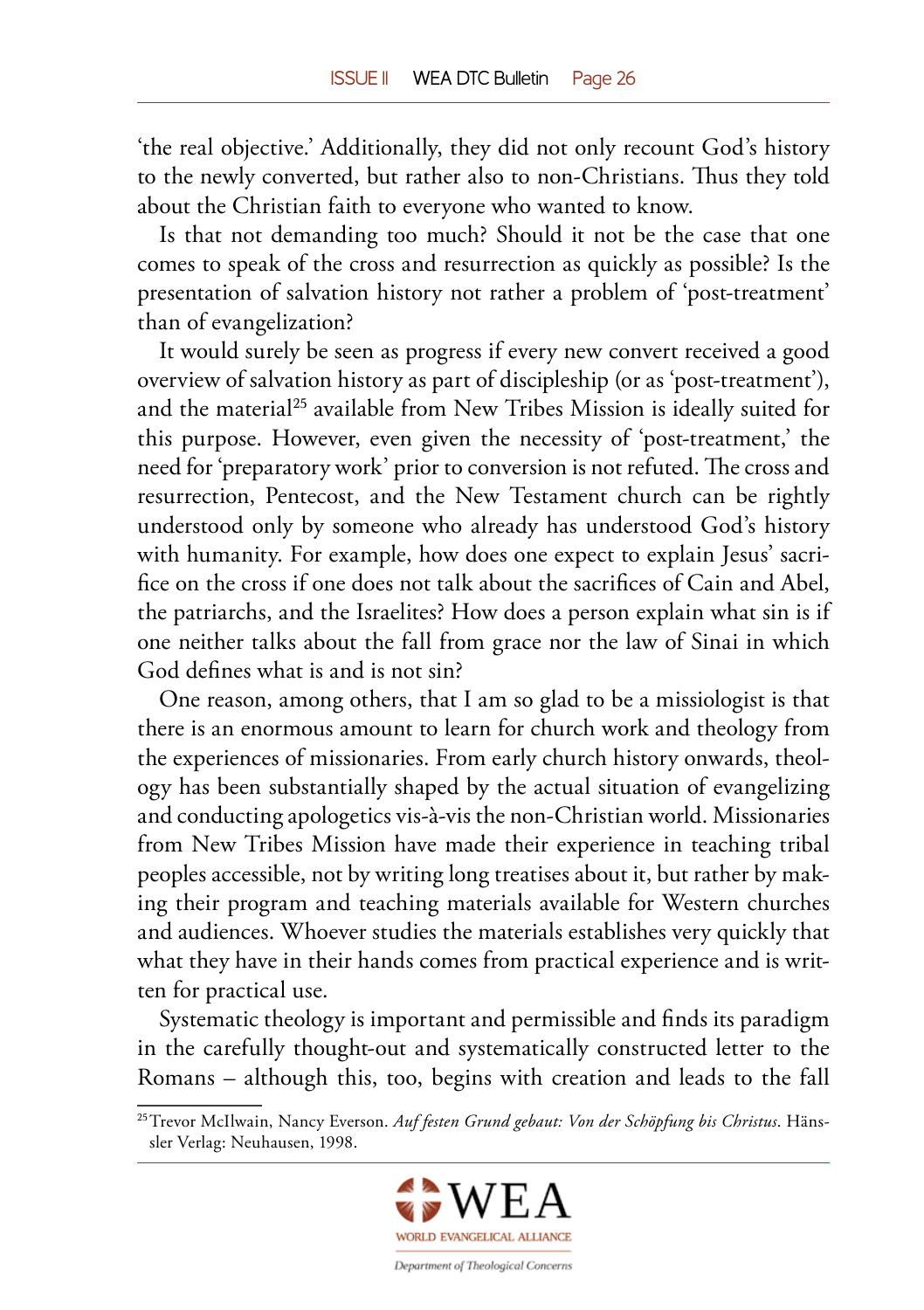<span id="page-26-0"></span>from grace, the law, and Israel and then all the way to redemption through grace. However, it is not by chance that only a small portion of the Bible is systematically written. The larger part of the Bible recounts the events of salvation history and the life histories of men and women with whom God has written his history.

## **Excursus on fragmented fields of study**<sup>26</sup>

The strict separation of fields of study has greatly contributed to 'overtheorizing' and overspecialization within theological education and theology itself.27 On one hand, systematic theology often completely breaks away from exegesis, while on the other hand it breaks away from a practical orientation towards missions and the church. It is all too easy for each area of theology to view its own subject as the hub of the Kingdom of God. As a result, it is too easy to judge students exclusively by what they achieve in one 'discipline' and not according to their overall development in life and doctrine.

In theology, what is at stake is the overall picture that arises from comprehensive religious service, which is repeatedly tested against the spirit of the age, or the *Zeitgeist* (Romans 12:1–2). This comprises everything from personal heart piety all the way to a large-scale worldview, from the invisible peace an individual has with God to the future of the earthly creation, from an individual's everyday existence to the meaning of the state.

Paul A. Beals rightly calls the fragmentation of disciplines within theology "educational provincialism."<sup>28</sup> From the obligation to pursue an orientation toward the church and missions, he correctly does not even make an exception for exegesis.<sup>29</sup> In many an evangelical educational institution, the sacred cow of exegesis does not have to account for itself, what end it serves,



<sup>26</sup> See also Thomas Schirrmacher. "Plädoyer für eine alternative Ausbildung von Missionaren und Pastoren." pp. 145-163 in: Thomas Mayer, Thomas Schirrmacher (eds.) *Europa Hoffnung geben: Dokumentation*. VTR: Nürnberg, 2004.

<sup>27</sup> Especially also John M. Frame. *The Doctrine of the Knowledge of God*, op. cit., pp. 206-214.

<sup>28 &</sup>quot;Educational Provincialism," Paul A. Beals. *A People for His Name: A Church-Based Missions Stra*tegy. William Carey Library: Pasadena (CA), 1995<sup>2</sup>, p. 200.

<sup>29</sup> Ibid., pp. 201-202.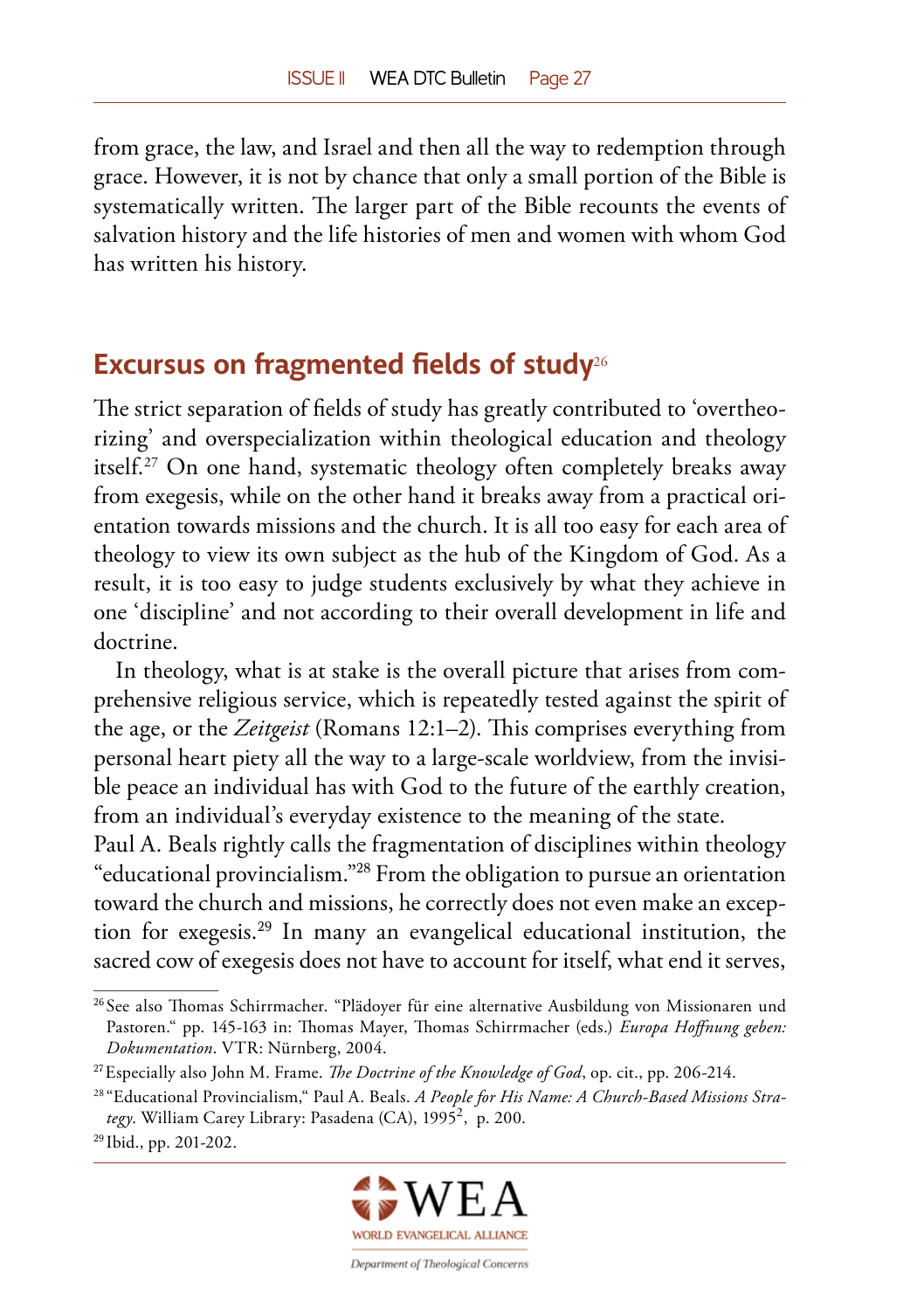and how it fits into a comprehensive Christian worldview. But exegesis should not be sacrificed to 'biblical criticism.' Rather, it should defer to the biblical claim that all Scripture is "useful for teaching" (2 Timothy 3:16). In other words, exegesis, though it is certainly important, should always have the function of service to an overall objective.

In 1787, Johann Philipp Gabler claimed that 'biblical theology' had to be separated from 'dogmatic theology.'<sup>30</sup> Since then, the exegesis of biblical texts and the presentation of the contents of the Christian faith have increasingly grown apart. Modern, critical theology would be unthinkable without this separation.

Evangelical educational facilities were often started in conscious opposition to historical-critical educational institutions; this was certainly the case in my home country of Germany. Evangelical educational establishments have, however, left the canon of disciplines and the subjects' independent existence untouched. Hence, they have adopted one of the significant consequences of historical-critical theology instead of introducing a revolution that delineates and makes clear the path from interpretation of the Word of God, via systematic theology and dogmatics, ethics, and apologetics, all the way to practical theology, counseling, and missions.

John M. Frame has rightly reacted against the view emanating from philosophy that the division of knowledge and scientific disciplines stands at the beginning of science or at least is of central importance.<sup>31</sup> For him, the division is a question of pure utility. In the process, he also speaks out against otherwise very revered Reformed thinkers from the Netherlands,

<sup>31</sup> John M. Frame. *The Doctrine of the Knowledge of God*. op. cit., pp. 91-92.



<sup>30</sup> Johann Philipp Gabler. "De iusto discrimine theologiae biblicae et dogmaticae regundisque recte utriusque finibus." Inauguralrede an der Universität Altdorf. Altdorf, 1787; comp. to Gabler: Otto Merk. "Anfänge neutestamentlicher Wissenschaft im 18. Jahrhundert." pp. 37-59 in: Georg Schwaiger (ed.). *Historische Kritik in der Theologie. Studien zur Theologie- und Geistesgeschichte des Neunzehnten Jahrhunderts* 32. Vandenhoeck & Ruprecht, 1980, here p. 57. However, this separation was primed in the Lutheran realm. From Robert Scharlemann. "Theology in Church and University: The Post-Reformation Development." *Church History* 33 (1964) 23ff. Melanchthon already differentiated between academic theology, which works historically, and kerygmatic theology, which is preached by the present-day church and which Lutheran orthodoxy built upon, e.g., B. Johann Gerhard (1582-1637), (comp. ibid.). In contrast, Reformed theology, based on the model of John Calvin, kept academic exegesis and preaching more strictly together and more significantly united for a longer period of time (so also in E. K. Karl Müller. *Symbolik*. A. Deichert: Erlangen, 1896. pp. 340-343+389+454-463).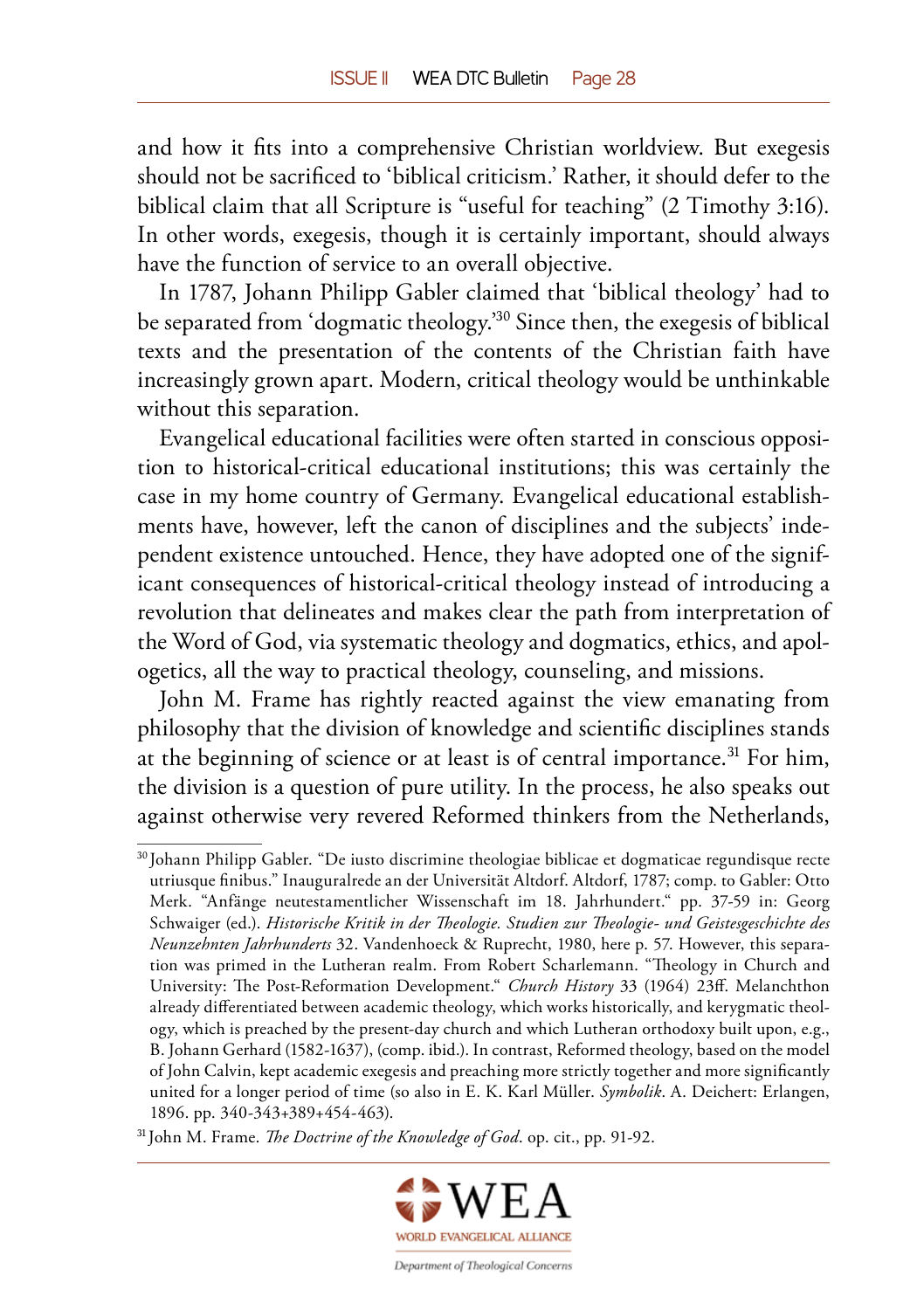Abraham Kuyper and Hermann Dooyeweerd, for whom the division of sciences and the correct classification of theology were preconditions for the correct understanding of this world.

*Missions should be an important part of basic courses on the faith as well as in theological curriculums, and an orientation toward building a church and world missions should pervade every institution of Christian and theological education*. 32

Every subject should contribute to strengthening the church and missions and should convey to learners the fascination of being allowed to participate in the building of God's great work domestically and internationally. "Independent of his special academic discipline, every faculty member of a theological school should give class instruction with a view to the mission of the church."<sup>33</sup> The late, esteemed South African missiologist David Bosch saw the role of the missiologist primarily in a critical function relative to all other subjects, and in a way that should penetrate all other subjects like leaven.<sup>34</sup> However, he also critically observed, "It is a significant problem that the present division of theological subjects was canonized at a time when the church in Europe was completely introverted."<sup>35</sup> The following illustration<sup>36</sup> should make it clear that missions should actually provide orientation and motivation to all other disciplines.

<sup>36</sup> Following Paul A. Beals. *A People for His Name*, op. cit., p. 201.



<sup>32</sup> See in part. Lois McKinney. "Why Renewal Is Needed in Theological Education." *Evangelical Missions Quarterly* 18 (April 1982) 93-94 and the collective volumed Harvie M. Conn, Samuel F. Rowen (eds.). *Missions and Theological Education*. op. cit., part. therein David Bosch. "Missions in Theological Education." pp. xiv-xlii and Horst Engelmann. *Mobilmachung für die Mission: Wie können Mitarbeiter für den Missionsdienst gewonnen werden?* Missionshaus Bibelschule Wiedenest: Wiedenest, without year (approx. 1983) 60 p.

<sup>33</sup> Paul A. Beals. *A People for His Name*. op. cit., p. 199.

<sup>34</sup> David Bosch. "Missions in Theological Education." op. cit., pp. xxxi-xxxii.

<sup>35</sup> Ibid., pp. xxx-xxxi.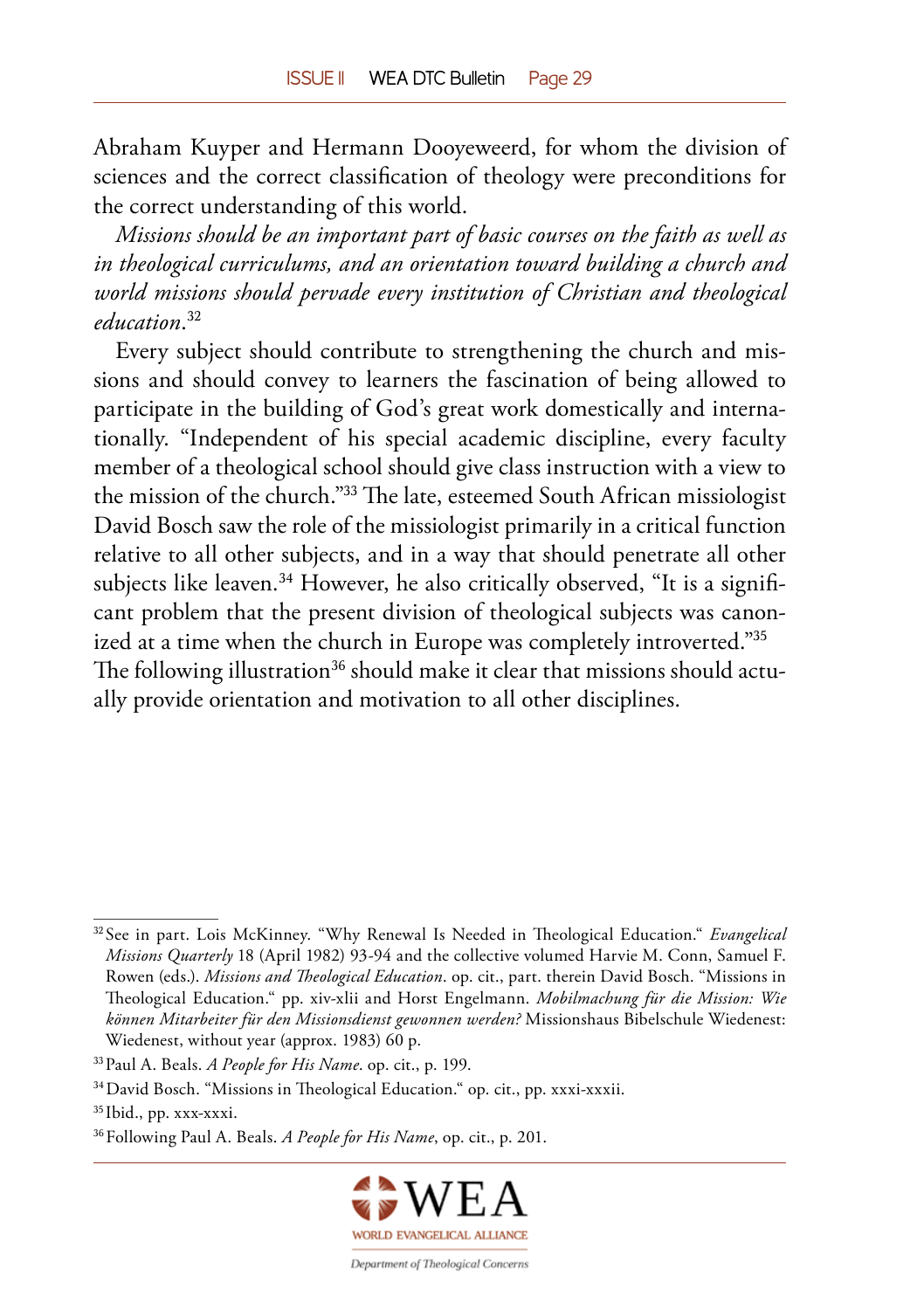<span id="page-29-0"></span>



## **Reaching the unreached**

Having looked at the significance of the Old Testament in the letter to the Romans, I will turn to my second point enumerated above, which remains to be addressed: the purpose of world missions is to reach the unreached – which is the major objective of the letter.

It was not just any type of mission work that prompted Paul to write Romans. For Paul, 'mission' meant his pioneering efforts aimed at unreached territories and peoples. Naturally, there were full-time workers on Paul's team who looked after new churches, such as Apollos and Timothy, while others, such as Timothy and Titus, themselves had to move from place to place in due course (2 Timothy 4:21; cf. Titus 1:5; 3:13). Needless to say, there were also local evangelists. However, missionaries and apostles<sup>37</sup> did not limit themselves to local evangelization in their own area. Rather, they moved on and continued to plant, as long as there were still areas without their own Christian churches where work was to be done. When Paul writes in Romans 15:19 that "from Jerusalem all the way around to Illyricum, I have fully proclaimed the gospel of Christ," he does not mean that he proclaimed the gospel to every single individual. Rather,

<sup>37</sup> The word 'Missionar' (English: 'missionary') is known to be the Germanization of the Latin; 'Apostel' (English: 'apostle') is the Germanization of the Greek word for "Gesandter" (Engish: 'envoy').

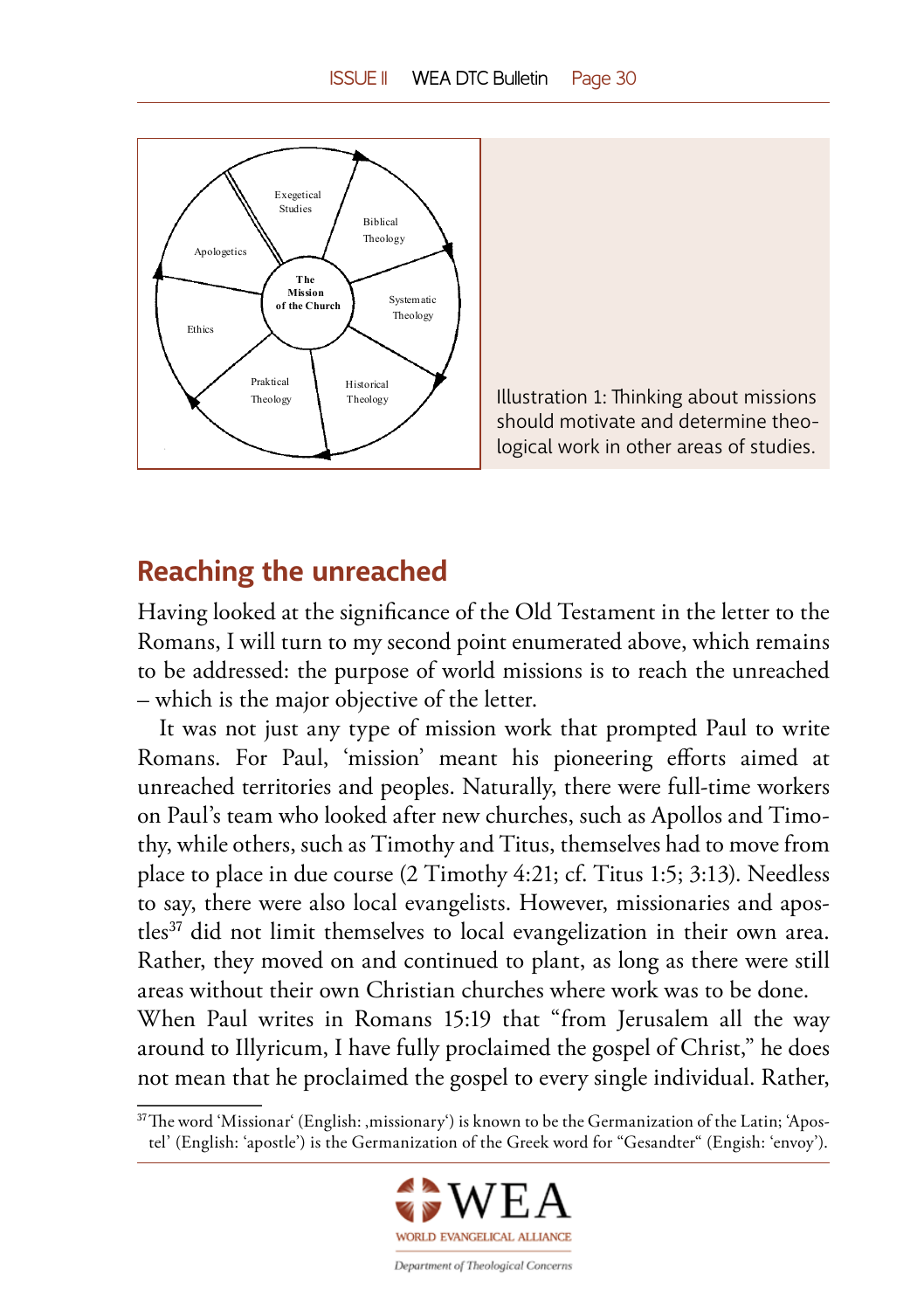he means that he has founded churches in all the strategically important locations. The same applies to the statement that "there is no more place for me to work in these regions" (Romans 15:23). For that reason, Paul does not seek to go to areas where Christ is known and where preaching is occurring (Romans 15:20). Rather, he wishes to go where no one has yet proclaimed the gospel and no indigenous church exists.<sup>38</sup>

Paul does not have people in existing churches in mind when it comes to his area of interest. Rather, he thinks about people who can be reached only if a missionary goes there: "It has always been my ambition to preach the gospel where Christ was not known" (Romans 15:20). Paul likewise confirms the primacy of missions to unreached areas by reference to the Old Testament: "Rather, as it is written: "Those who were not told about him will see, and those who have not heard will understand" (Romans 15:21, from Isaiah 52:15).

Paul calls upon the church in Rome "to join me in my struggle" (Romans 15:30) and reach the inhabitants of the world who are outside the range of existing churches.

Apparently, the best way of calling upon churches to collaborate is to thoroughly demonstrate from the Old and New Testaments that the expansion of the gospel to the far reaches of the earth belongs to the essence of Jesus Christ's church.

If mission work had more closely considered Paul as a role model, the spiritual map would doubtless look different nowadays. Fortunately, since the International Congress on World Evangelization (Lausanne 1974) and the World Consultation on Frontier Missions (Edinburgh 1980), mission work has more strongly moved into the central focus of Evangelicals.<sup>39</sup>

<sup>39</sup> Comp. Thomas Schirrmacher. "Mission unter unerreichten Volksgruppen." pp. 23-26 and "Vorwort." pp. 11-12 in: Patrick Johnstone. *Gebet für die Welt*. Hänssler: Holzgerlingen, 20035 (also in all earlier editions beginning with the 2nd edition). This handbook also contains detailed information about unreached people groups in all the countries of the world. See Thomas Schirrmacher (ed.). *Gospel Recordings Language List: Liste der Sprachaufnahmen in 4273 Sprachen*. *Missiologica Evangelica* 4. Verlag für Kultur und Wissenschaft: Bonn, 1992 and later online editions "GRID."



<sup>38</sup> Comp. L. Grant McClung. "An Urban Cross-cultural Role Model: Paul's Self-image in Romans." *Global Church Growth* (Corunna/USA) 26 (1989) 1: 5-8.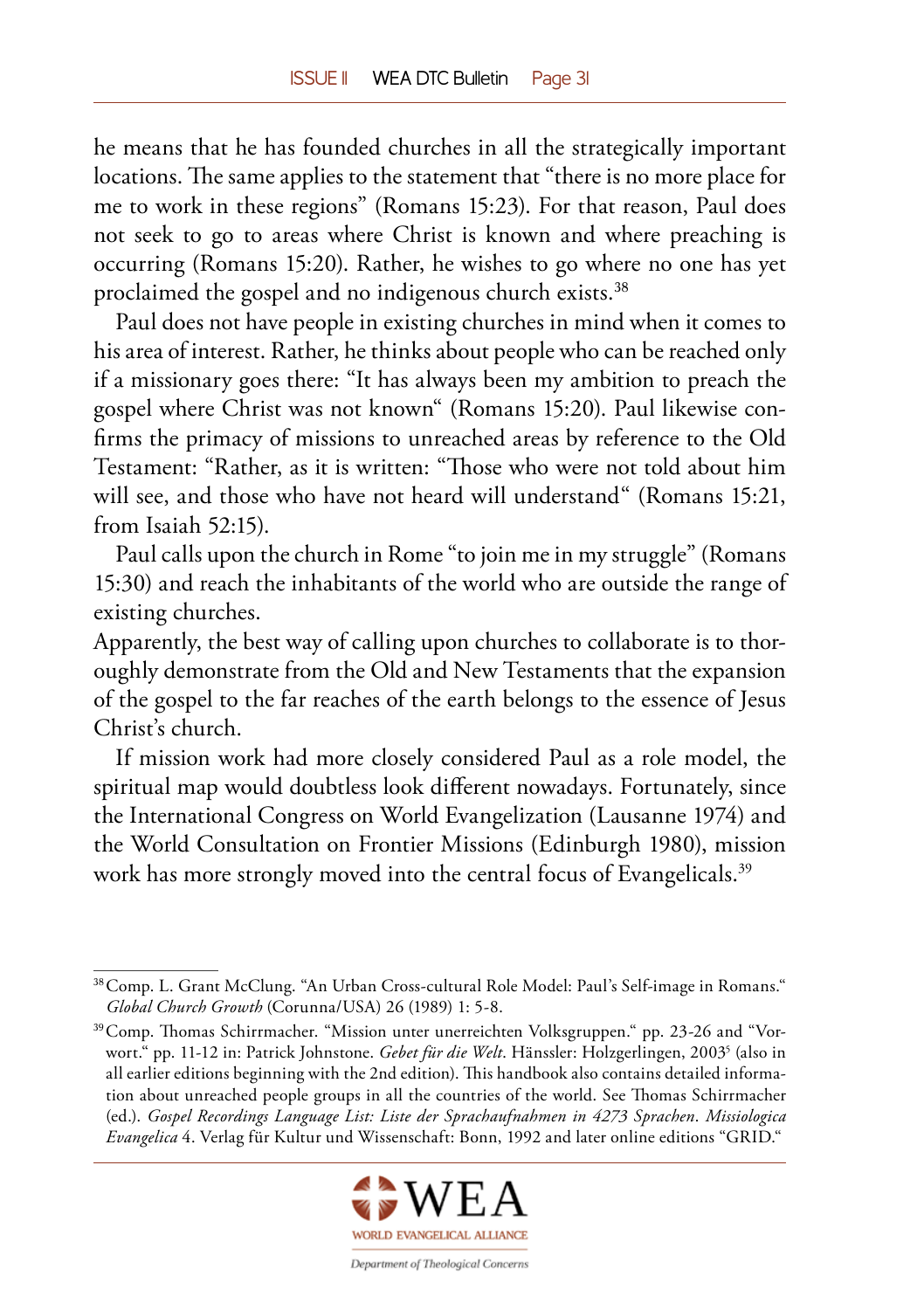In evangelical missiology, a people group is understood to be an ethnic or sociological unit of individuals that is comprehensive enough to view itself as a group and that possesses a sense of belonging on the basis of linguistic, religious, economic, geographic, or other factors. From an evangelical point of view, it is the largest respective group within which the gospel can expand as a movement of church planting without running up against a wall of misunderstanding or lack of acceptance.<sup>40</sup>

I do not mean to imply that Paul had modern missiological or cultural-anthropological definitions in the back of his mind. However, I am convinced that today Pauline principles have well been cast into modern into what are nowadays manageable forms through these definitions.

The enormously rapid expansion of Jesus' church at the time of the apostles can only be explained if one takes the Pauline guidelines noted above into consideration. After all, by 65 A.D., what was then the known world had been reached by the apostles and other Christians. Had the apostles remained in the churches they planted or if they had blanketed their own provinces with evangelization, they would never have made it "to the ends of the earth" (Acts 1:8). The churches were rather called on to send workers as mission teams ("representatives of the churches," 2 Corinthians 8:23) and to complete the work of the apostles in their surroundings. Paul communicated the same message to the Thessalonians. It was Paul's primary mission strategy to start churches in centrally located cities, to install elders trained by him at an early stage, and then to travel on. The more complete penetration of a region with the gospel was something that he left to a metropolitan church. As he told the church in Thessalonica, "And so you became a model to all the believers in Macedonia and Achaia. The Lord's message rang out from you not only in Macedonia and Achaia – your faith in God has become known everywhere. Therefore we do not need to say anything about it" (1 Thessalonians 1:7-8)

<sup>40</sup> This paragraph corresponds to a definition that leading Evangelical mission leaders and missiologists produced at a conference of the Lausanne Committee for World Evangelization in March 1982.

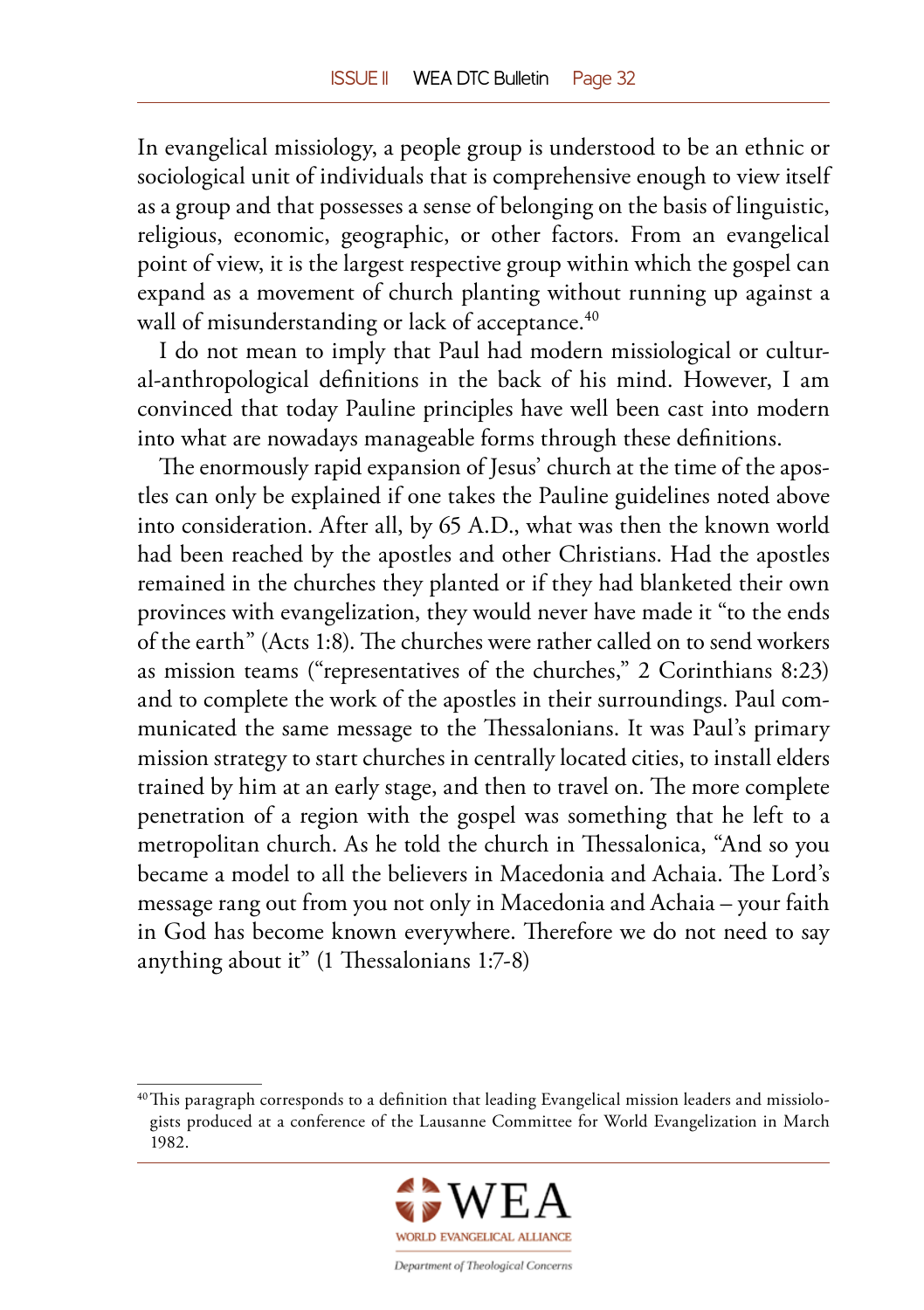# <span id="page-32-0"></span>**The relationship between the church and missions in the Romans: Paul seeks the church's support for world mission by appealing to teachings and doctrine**<sup>41</sup>

What does the letter to the Romans have to do with the topic of the local church and world missions? Whoever consults a concordance or conventional commentaries will surely not find anything immediately. At first glance, Romans, as an instructional letter, has a lot to do with what the church believes and what missions should proclaim – i.e., the gospel – but ostensibly little to do with the practical relationship between the church and missions. But in actuality, this apparent absence is related to the one-sided interpretation of Romans that has already been mentioned as an aspect of church history.

Whoever knows Paul's missions strategy knows what we have already seen above with respect to Romans 15–16: Paul wanted to plant churches in strategic locations, and they in turn were to attend to the further tasks of evangelization and planting churches in their regions. Years after he had moved on, Paul wrote the following to the Thessalonians, who lived on the border between two Roman provinces: "The Lord's message rang out from you not only in Macedonia and Achaia – your faith in God has become known everywhere" (1 Thessalonians 1:8).

After the churches were already in existence, Paul said, "But now that there is no more place for me to work in these regions" (Romans 15:23). On his way to Spain, he wanted to be strengthened by the church in Rome. Paul and his team had made mission plans, but he sought support from the churches, beginning with evangelization in Rome and extending to the additional missions in new regions. He knows that as a missionary he has something to offer the church.

Paul was thus apparently of the opinion that he could gain broad support from the church in Rome for his mission work in Spain, just as he had received support from the church in Antioch for his earlier mission activity.

<sup>41</sup> The following text is a reworking of my "Gemeinde und Mission im Römerbrief." *transparent* (SMD) 2/1999: 6 = *Evangelikale Missiologie* 16 (2000) 3: 109-110 = *Sounds* (ISM) Oct 2002: 1-2.

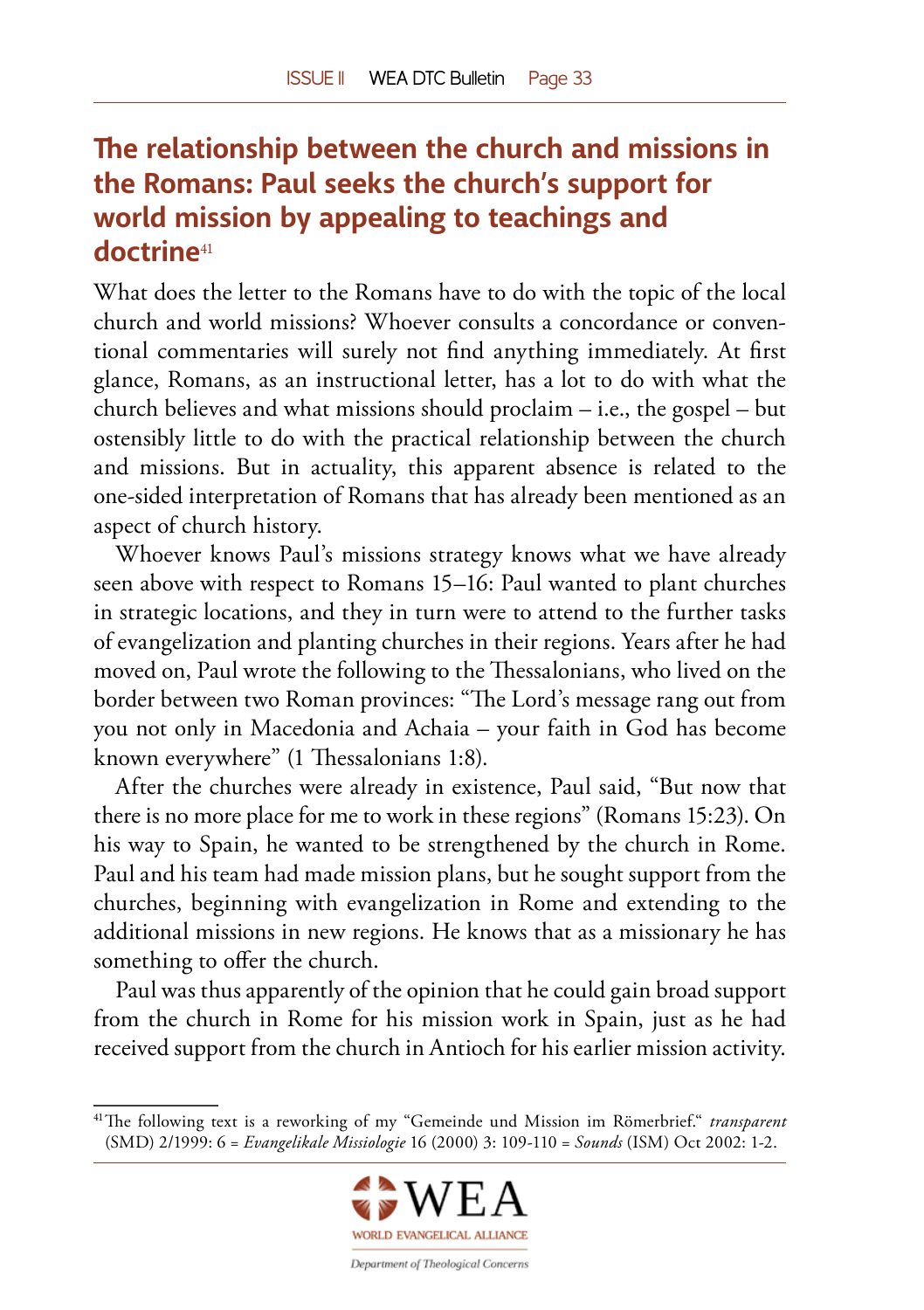<span id="page-33-0"></span>In seeking this support, he broadly and systematically presents the gospel and demonstrates that it was in line with scriptural revelation up to that point.

*Even nowadays, it has never harmed a church to allow missionaries to bring a "spiritual gift"* (see Romans 1:11). Missionaries have knowledge and experience to contribute that we do not have – how they have experienced God where new churches emerge, where impossible situations are forced open, but also the challenges, the uncomfortable situations, and the reminders of persecution.

Paul does not, however, only want to bring the church something spiritual (Romans 1:11), and he does not only want to receive spiritual care or encouragement from the church (Romans 1:12). As a missionary, he expects not just logistical but also financial backing from the church. His goal is that the church may become an ingredient in missions, in that it makes the work of missions its personal issue. Even if it is unable to be geographically or culturally present where a missionary is active, the church can place itself spiritually in the center of mission efforts. It is for this purpose that Paul wrote his letter to the Romans, explaining in great detail that the proclamation of the gospel among all Gentiles is not to be a peripheral matter of faith and theology. Rather, mission work is to be at the church's center and indeed its legitimization.

### **Summary**

What was the objective of the letter to the Romans and its detailed and systematic theology? Paul calls on the church in Rome "to join me in my struggle" (Romans 15:30) and reach the inhabitants of the world who are outside the range of existing churches.

Romans demonstrates that the best way to call churches to collaboration is to thoroughly demonstrate from the Old and New Testaments that world missions and the expansion of the gospel to the far corners of the earth belong to the essence of Jesus' church.

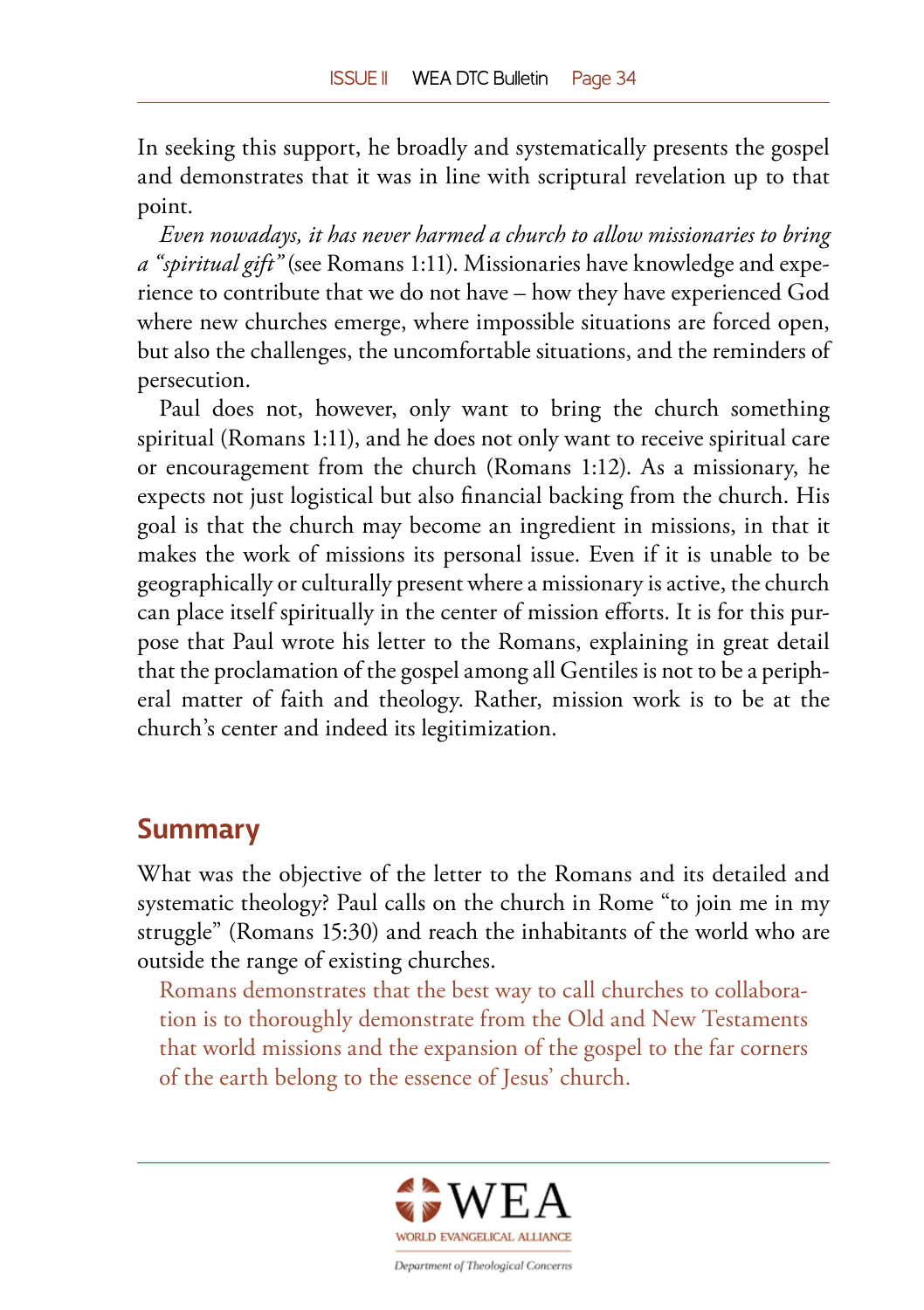

Bitte beachten Sie das Copyright. Ausdrucke sind ausschließlich für die private Nutzung erlaubt.



#### **There Are Three Ways To Support The WEA Department Of Theological Concerns Financially**

- (1) Do a bank transfer to: WEA Business Coalition IBAN: DE65 2005 0550 1363 1437 42 BIC: HASPDEHHXXX Hamburger Sparkasse, Ecke Adolphsplatz/Großer Burstah, 20457 Hamburg, Germany
- (2) Donate online or per credit card via: http://business.worldea.org/contact
- (3) Send a cheque to WEA Business Coalition, Achter de Weiden 47, 22869 Schenefeld, Germany